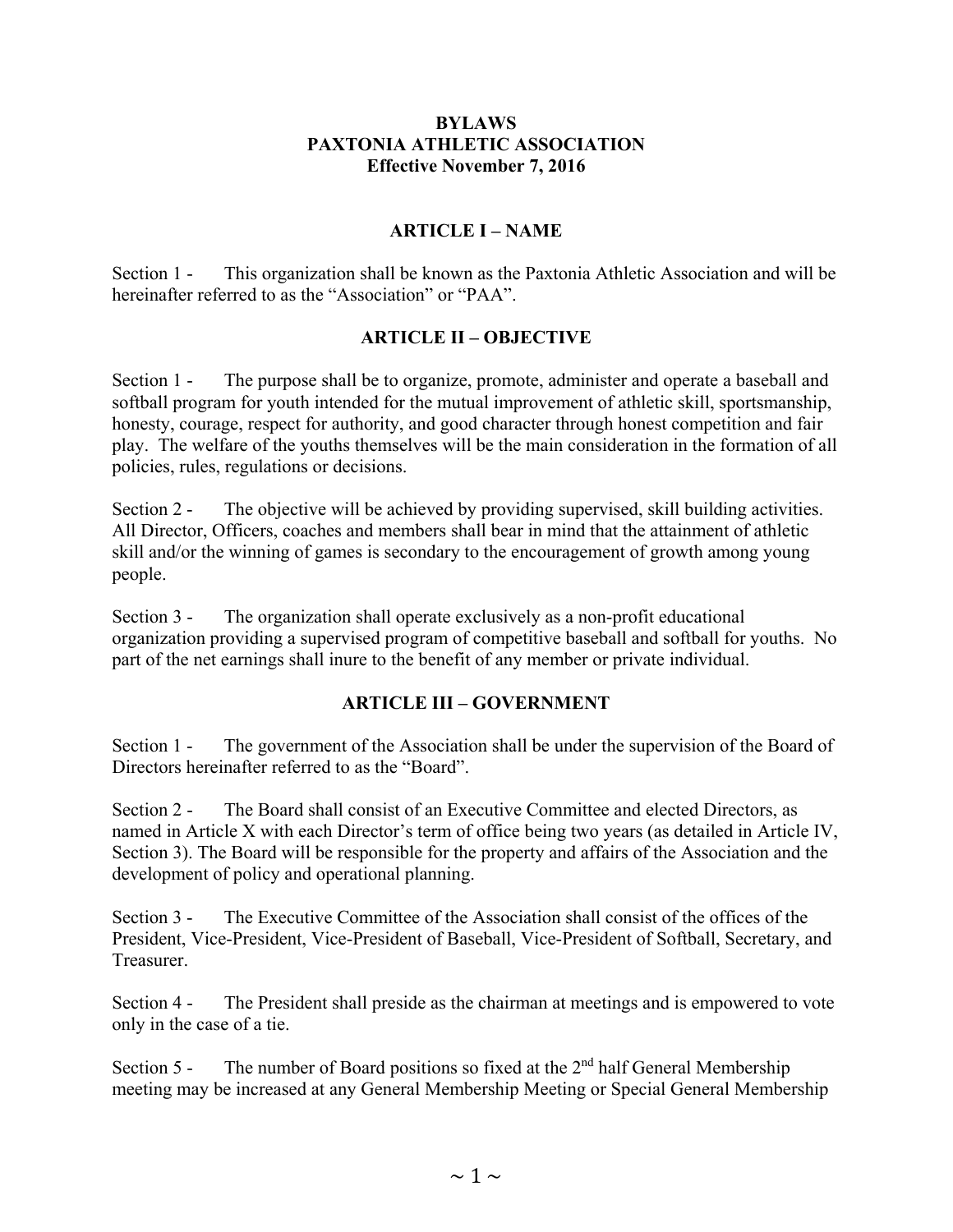Meeting of the general members. If the number is increased, the additional Directors may be elected at the meeting which the increase is approved, or at any subsequent General Membership meeting. All elections of Directors shall be by majority vote of the general members present with active voting privileges (see Article VII, Section 6).

Section 6 - If any Board Member fails to attend two (2) consecutive meetings of the Board his voting privileges will be suspended until he attends his second consecutive meeting. If any Board Member fails to attend a total of four (4) meetings of the Board in any year, without reasonable excuse as defined by the Board for such nonattendance, he may be removed from office upon a majority vote of the Board.

Section 7 - Any Board Member may be removed from office upon just and reasonable cause as determined at a meeting of the Board by a two-thirds vote of the Board after giving all interested parties the opportunity to be heard.

Section 8 - Any Board vacancy that may occur as the result of resignation or removal of any officer shall be filled as expeditiously as possible. The President or Vice-President only if the President's office is vacant, shall take nominations from the remaining Board Members and shall cause those names placed in nomination to be voted upon, by secret ballot, with the recipient of the largest number of votes declared the winner. In order for a named to be placed in nomination for such a vacancy it is necessary that the nominated person be present at the time of nomination, or that the person doing the nominating be in possession of a signed written statement from the person being nominated that they would serve if elected.

# **ARTICLE IV – ELECTION OF OFFICERS & DIRECTORS**

Section 1 - A Nomination Committee shall be established by the Board at the one of the General Membership Meetings. The committee shall consist of three (3) Board Members (not up for reelection at the  $2<sup>nd</sup>$  half general membership meeting) and at least 3 other general members willing to serve (who will also not be eligible for nomination), see Article XI, Section 1(c). This Committee will nominate candidates for each office that will be open at the  $2<sup>nd</sup>$  half General Membership Meeting. Additional candidates for each office may be nominated from the floor during a duly constituted meeting and their names placed on the ballot. The candidates with the highest number of votes cast will be the elected officers for the term.

Section 2 - The Officers and Directors to be elected are as stated in Article X.

Section 3 - Election of Officers and Directors will be by secret ballot at the 2<sup>nd</sup> half General Membership Meeting by the membership of the Association. The President, Secretary, Vice-President of Baseball, Buildings and Grounds Director, Fund Raising Director, Co-Fund Raising Coordinator and Baseball Coordinator will be elected during the odd years. The Vice-President, Vice-President of Softball, Treasurer, Umpire Director/Field Scheduler, Softball Coordinator, Concession Stand Coordinator and Concession Stand Scheduler will be elected during the even years.

Section 4 - Newly elected Officers and Directors will be seated upon election.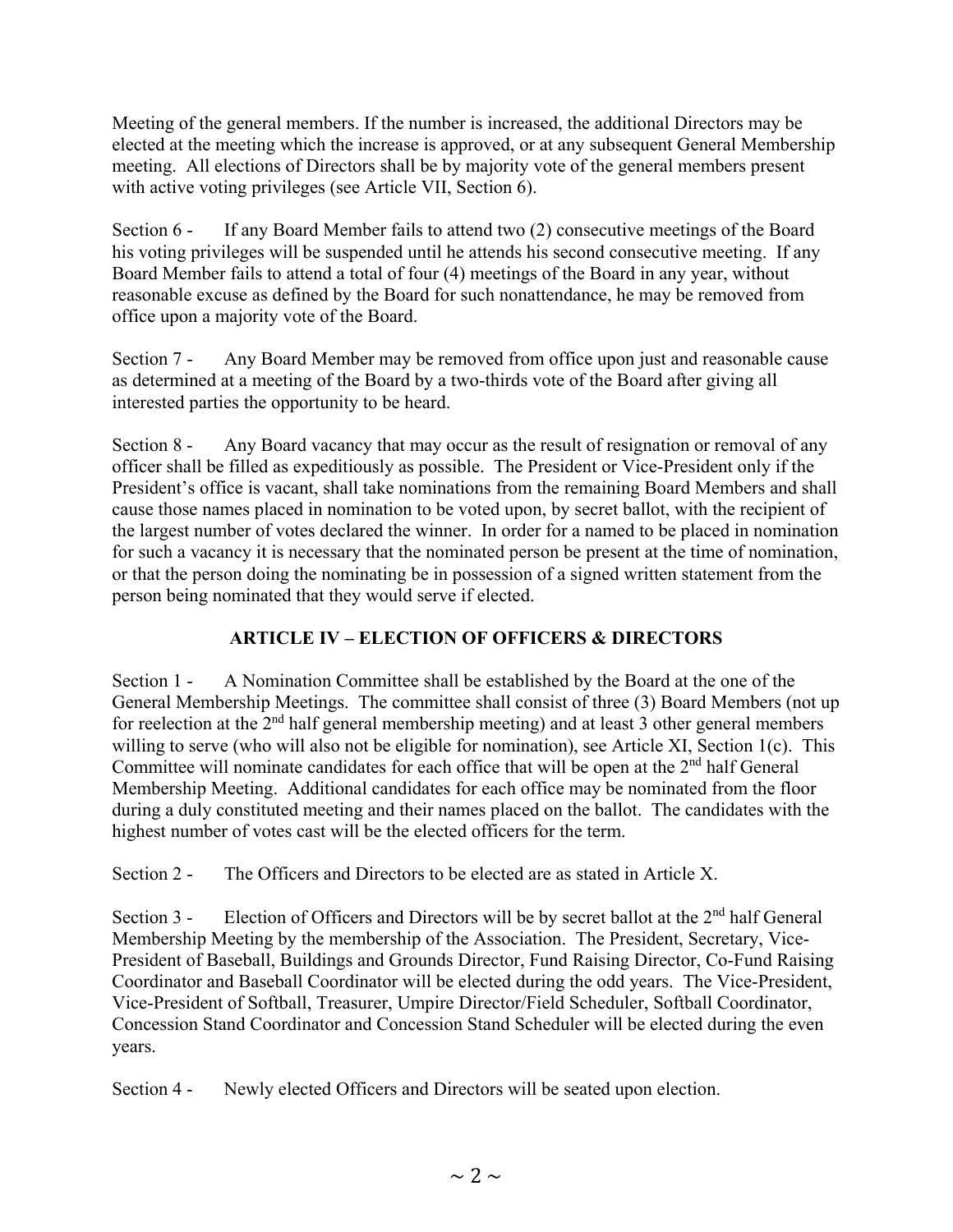#### **ARTICLE V – MEMBERSHIP**

Section 1 - A family or individual membership will be established February  $1<sup>st</sup>$  upon payment of a registration fee (see Article XIII, Section 4) and continue until January  $31<sup>st</sup>$  of the following year.

Section 2 - As baseball/softball activities require numerous hours of effort to prepare for safe competition and to raise the required financial support, each member family shall be required to volunteer a minimum of eight (8) hours per membership year. Each hour less than the minimum of eight (8) hours volunteer time will be assessed as an additional \$ 15 surcharge to the family's registration fee for the next season (see Article XIII, Section 4). Time will be credited hour for hour work provided in the concession stand, field work, fund raising activities and other support activities, but not for coaching hours. Head coaches will be credited with a maximum of eight (8) hours and assistant coaches with a maximum of four (4) hours and their family will be required to provide additional volunteer hours to the Association.

Section 3 - One adult per family who has a child playing in the Paxtonia Athletic Association or anyone serving on the Board of Directors is considered a member for the purpose of voting on the election of officers as outlined in Article IV and all matters as outlined elsewhere in the Bylaws.

Section 4 - Any adult may serve on the Board of Directors, whether or not they have a child playing in the Paxtonia Athletic Association.

Section 5 - Membership may be terminated by a written resignation of the member or by the following action of the Association:

- (a) The Board of Directors, by a two-thirds vote of those present at a duly constituted Board meeting, shall have the authority to discipline, suspend or terminate a player or member, when the conduct of such person is considered to be detrimental to the best interest of the Association and its objectives (see Article II).
- (b) The Board, by a majority vote, may ratify a Disciplinary Committee action to discipline, suspend, or terminate a player or member in response to a PAA code of Conduct abuse (see Article VI, Section 5); or the President's recommendation resulting from the Association's Dissatisfaction & Dispute Resolution Process (see Article VI, Section 6).
- (c) The Membership, by two-thirds vote of those present at a duly constituted membership meeting, shall have the authority to discipline, suspend, or terminate a member, when the conduct of such person is considered by the membership to be detrimental to the best interest of the Association.
- (d) The player or regular member involved shall be notified of such a meeting by the President, or Vice-President in event of absence of the President, informed of the general nature of the charges and advised that he will be given an opportunity to appear at the meeting (board and/or membership) and answer such charges. If a player is charged, he may select an adult of his choosing to appear with him in the capacity of an advisor at the meeting.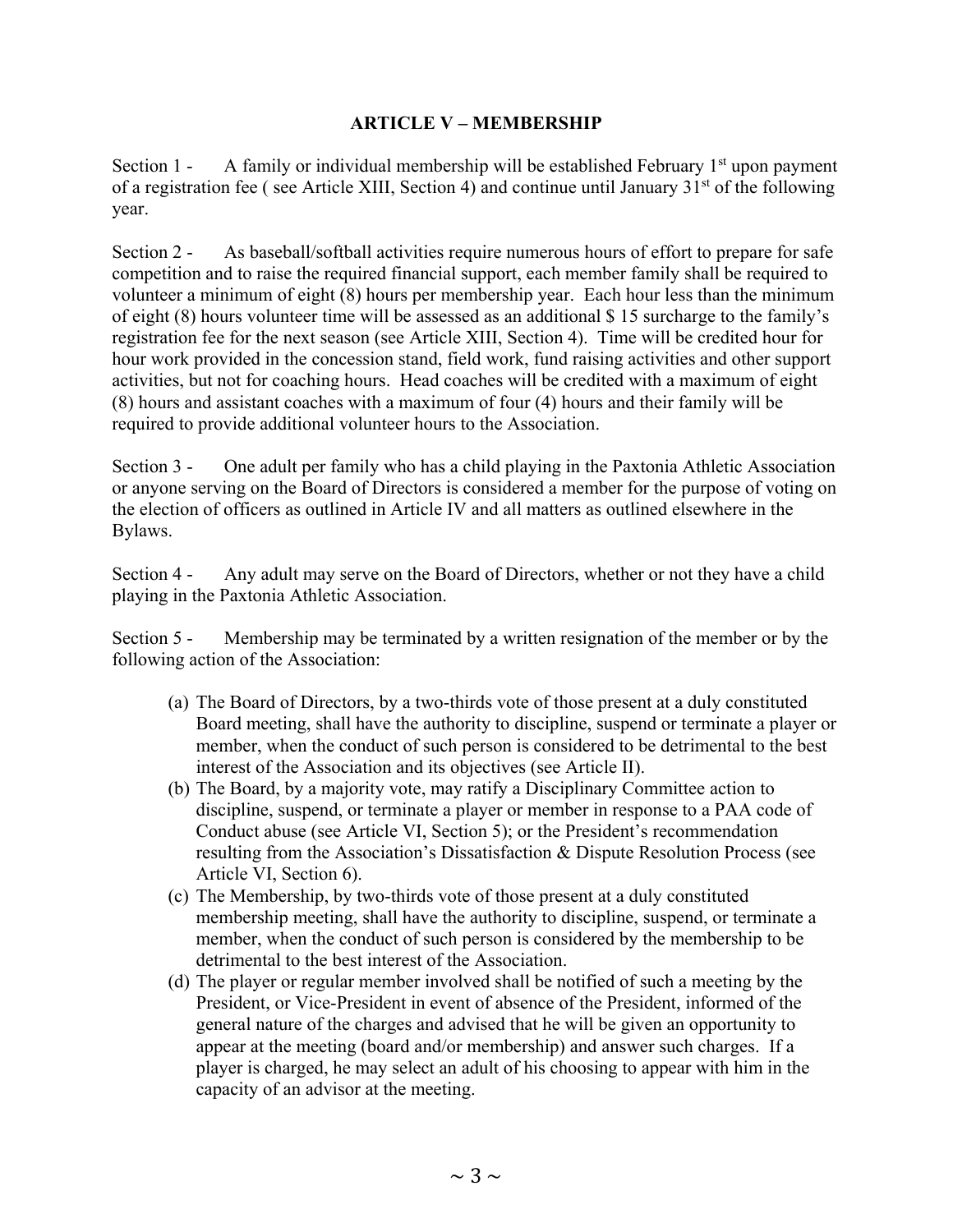(e) Termination shall be in forced for the remainder of the membership year (see Section 1). Any terminated member may appeal to the Board for reinstatement for the next membership year. Reinstatement can be approved by a majority vote of the Board.

## **ARTICLE VI – CODE OF CONDUCT & DISPUTE RESOLUTION POLICY**

Section 1 - To assure that all Association member participants, coaches, parents and spectators conduct themselves in an appropriate manner at all sporting events in which the Association takes part or sponsors and to establish consistent disciplinary procedures to deal with serious violations.

Section 2 - This policy sets forth the Association's guidelines for appropriate conduct of all members, players, coaches, parents and spectators.

Section 3 - The following establishes the responsibility of the various groups of participants. Any violation may constitute reasonable cause for removal or disciplinary action:

- (a) Coaches:
	- Place the emotional and physical well-being of the child ahead of the desire to win.
	- Support a drug, alcohol and tobacco-free sports environment and refrain from their use in the immediate area of play at all youth sports events.
	- Provide a safe playing environment for all players.
	- Lead, by example, in demonstrating fair play and good sportsmanship.
	- Learn the rules of the sport coached and insure that players are familiar with them as well.
	- Remember that the position is one of youth coach and that the game is for children, not for adults.
	- Organize practices that are fun as well as instructive and challenging for all players.
	- Treat each player with respect and as an individual, remembering the large spread of emotional and physical development in the age group being coached.
	- Umpires shall be respected and supported by the coach. The coach is responsible for the conduct of his players and spectators and the public criticism of officials by any of these individuals will not be tolerated.
	- Attempt to give each child as much playing time as possible and refrain from favoritism.
	- Be courteous to parents and give them as much information as practical about schedules, etc.
	- Refrain from use of abusive or offensive language or behavior.
	- Inappropriate physical contact is absolutely forbidden.
- (b) Players
	- Attend practices and games. If you cannot attend, notify the coach in advance. Note – any player missing more than three (3) games during the playing season, without a reasonable excuse as determined by the Board, will not receive a preregistration packet for the following year (see Article XIII, Section 4).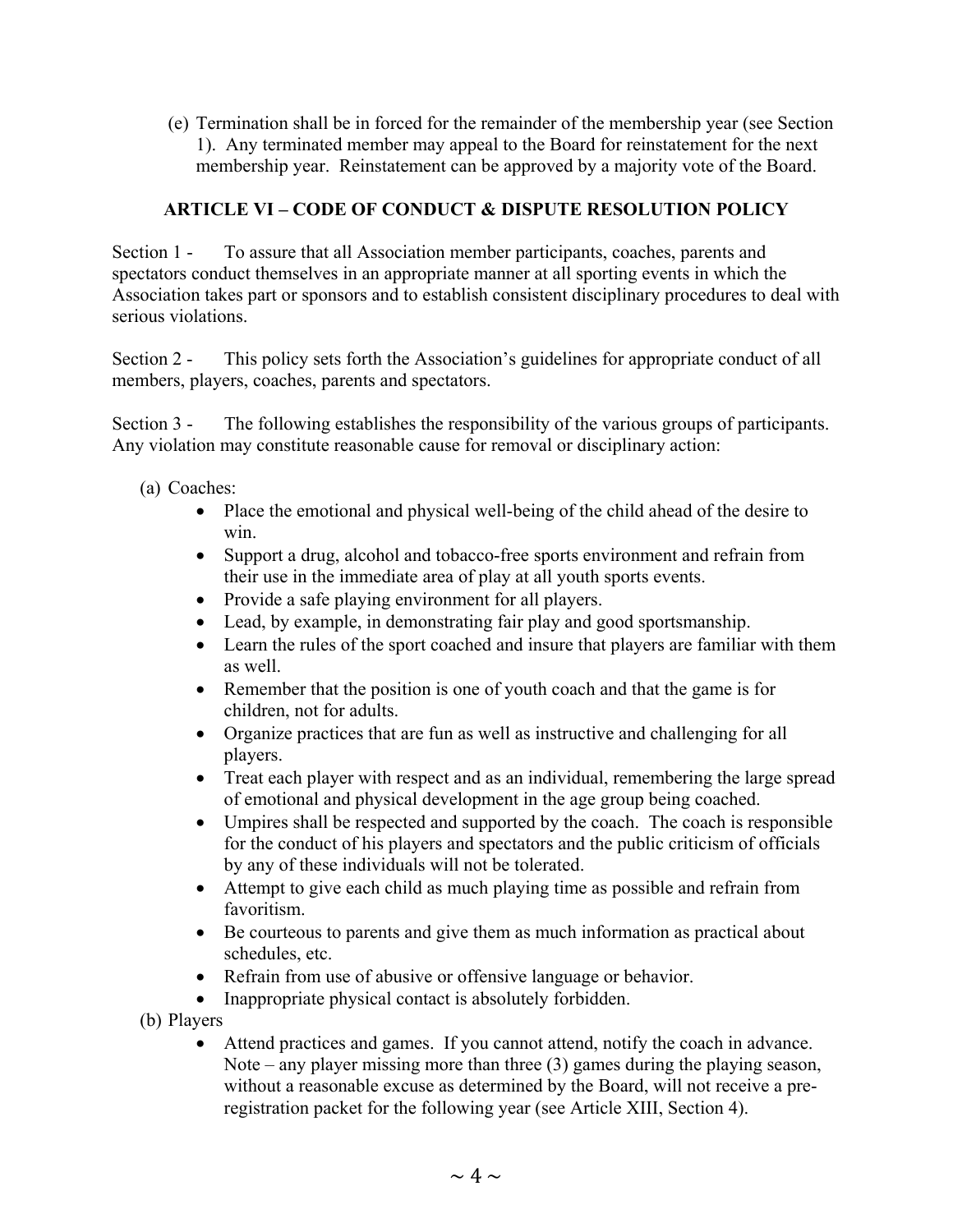- Pay attention to coaches and be courteous of other players at practices and games.
- Respect Umpires and refrain from public criticism of them.
- Respect opponents and conduct yourself in a sportsmanlike manner at all times.
- Respect the uniforms and equipment provided by the Association and the personal property of others.
- Respect the facilities provide and obey all rules governing their use.
- Refrain from use of abusive or offensive language or behavior.
- Play aggressively, but fairly and obey the rules of the sport at all times.
- (c) Parents
	- Encourage good sportsmanship by demonstrating positive support for all players, coaches and officials at every game, practice or other youth sport event.
	- Place the emotional and physical well-being of the child above the parent's desire to win.
	- Promise to help the child enjoy the youth sports experience by assisting with coaching, being a respectful fan, providing transportation or whatever the parent is capable of doing.
- Section 4 Abuses of Conduct are defined as, but not limited to, the following:
	- Excessive unsportsmanlike conduct by a Member, Participant, Coach, or Spectator.
	- Damaging property or possessions of another participant, youth association, Community or spectator.
	- Verbal abuse, profane or vulgar language, gestures of bad taste, harassment and/or physical assault of another team member, coach, parent or spectator.
	- Attempting to harm or slander another PAA member through incorrect accusations, malicious rumors or other irresponsible actions by any Association coach, player or parent.
	- Smoking within the confines of the playing area or use of alcoholic beverages anywhere in or about a playing field.

Section 5 - Whenever an abuse of the PAA Code of Conduct has been observed or experienced, the following procedure should be implemented:

- (a) A written report identifying the date, time, location, event, activity, abuses and names of the abusing parties belonging to the Association should be prepared and submitted to the appropriate division level director, (Vice-President of Baseball or Vice-President of Softball) or any other elected director of the Association within seven (7) days of the event. This report can be made by anyone who witnessed or was involved in the incident. As many witnesses as possible should sign the report.
- (b) The division level director, (Vice-President of Baseball, Vice-President of Softball) or other elected director, independently or as a group of directors, of the Association will do the following:
	- Review the written report.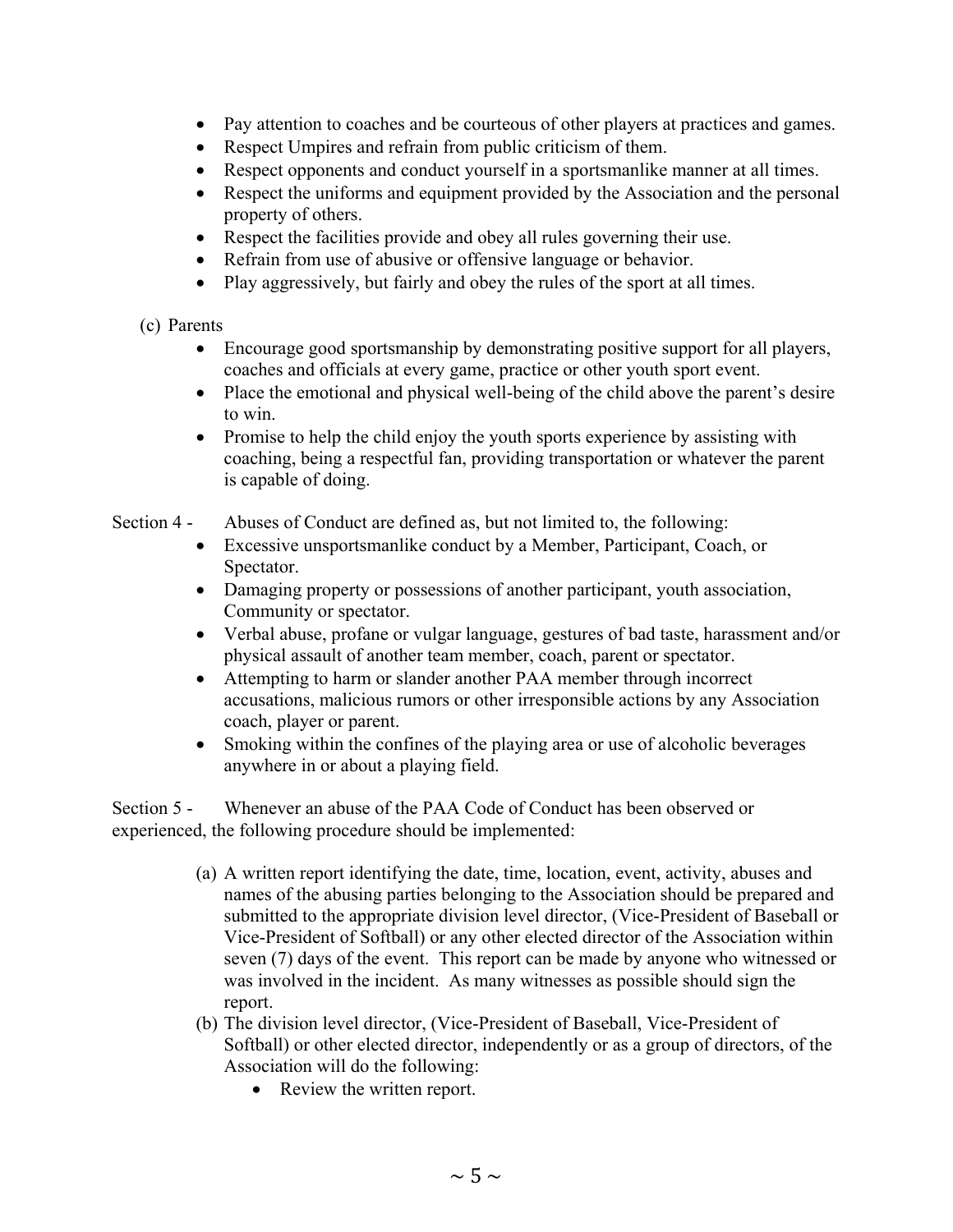- Interview any or all of the witnesses as desired or deemed necessary.
- Interview the accused abuser as desired or deemed necessary.
- (c) The Interviewer(s) will prepare a written report of the incident within seven (7) days, including the relevant highlights of the interviews of witnesses and the accused and submit the report to a **Disciplinary Committee,** consisting of the appropriate division level director,(Vie-President of Baseball or Vice-President of Softball) President, and Vice-President.
- (d) Possible disciplinary actions include the following:
	- A formal letter expressing the Association's dissatisfaction with the abuse will be sent to the abuser, placing him/her on probation from all Association activities for a time period as determined by the Disciplinary Committee.
	- Suspension or termination from future participation, coaching or assistant coaching or spectating in the particular sport during which the abuse occurred. The length of suspension can vary from a single game to longer periods, depending upon the severity of the offense and will be determined by the Disciplinary Committee.
	- Expulsion from present and future PAA membership and participation in any Association related baseball or softball activity.
- (e) If the affected party is dissatisfied with the Disciplinary Committee's action, they can make an appeal to the Board within 14 days of notification. The Board shall review the facts and issue their majority decision on the matter. If necessary, a special meeting can be held to discuss the conflict. The decision of the Board is final.
- (f) In order to re-enter the Association, Team, Roster and/or to watch the games, the party in question may appeal to the Board for reinstatement for the next membership year (see Article V, Section 1). The expulsion can then be lifted by a majority vote of the Board. If after review of all the facts the Board grants approval to reinstate a player, it shall designate whether or not the player is deemed to be returning to his previous team or will be reentered into the general draft pool.

#### Section 6 - The Association's **Dissatisfaction & Dispute Resolution Process** will be applied as follows:

- (a) In the event that a dispute arises or general dissatisfaction develops between any of the coaching staff and/or the parents/legal guardians/grandparents and/or team members, every effort to resolve the conflict should be made between the affected parties.
- (b) If the affected parties cannot resolve the conflict, the next step is to complete a Dissatisfaction/Dispute Form. The Form can be obtained from the concession stand and/or from our Internet website. The completed form should be submitted to the President of the Association as soon as possible but no later than seven (7) days after the incident.
- (c) Within seven (7) days of receipt of said Form, the President shall confer with the affected parties in an attempt to resolve the conflict.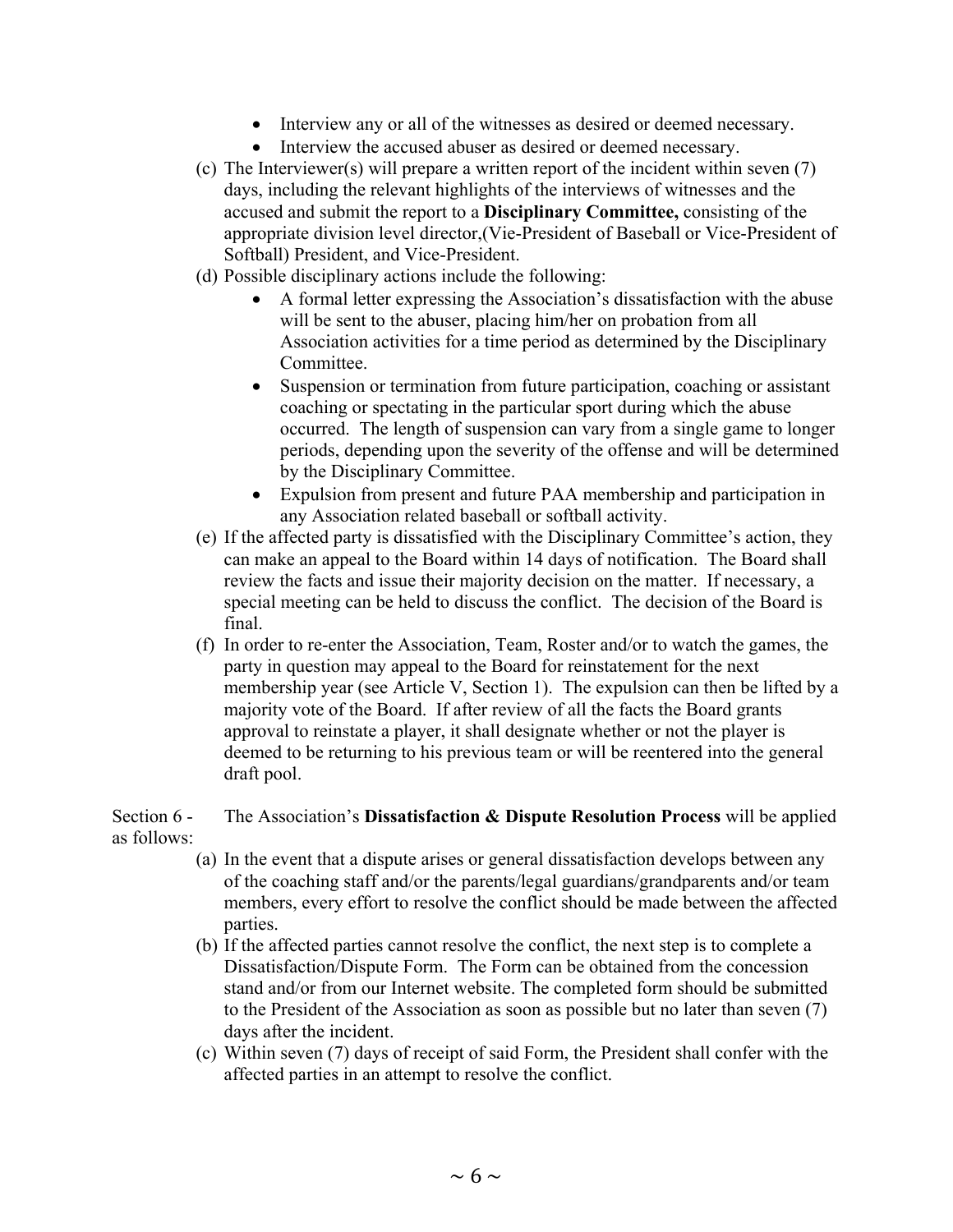- (d) If the verbal attempts at resolution are unsuccessful, the President shall issue a written recommendation to the affected parties within seven (7) days.
- (e) Any recommendation by the President that is not appealed shall be immediately adhered to.
- (f) If either/any of the affected parties are dissatisfied with the Presidents recommendation, they can make an appeal to the Board within fourteen (14) days. The Board shall review the facts and issue their majority decision on the matter. If necessary, a special meeting can be held to discuss the conflict. The decision of the Board is final.
- (g) If the President's un-appealed recommendation and/or the Board's decision is not adhered to by either party, the affected person(s) shall be expelled from the Association, Team, Roster and/or to watch the games, the party in question may appeal to the Board for reinstatement for the next membership year (see Article V, Section 1). The expulsion can then be lifted by a majority vote of the Board.

### **ARTICLE VII – GENERAL MEMBERSHIP MEETINGS**

Section 1 - A General Membership Meeting is any meeting of the membership of the Association (including Special General Membership Meetings, see Section 2). A minimum of two per year is required; one in the  $1<sup>st</sup>$  half and one in the  $2<sup>nd</sup>$  half of the membership year (February 1<sup>st</sup> to January  $31<sup>st</sup> -$  See Article V, Section 1).

Section 2 - A Special General Membership Meeting may be called by the President or upon written request of three members and majority approval of the Board. The meeting shall be on a specific subject or subjects. No other business but the specific subjects will be discussed at this meeting.

Section 3 - The Association Secretary shall maintain a mailing list of all members and notify each one in advance of all General Membership meetings. This notice shall be delivered personally, electronically or by mail to each member at the last recorded address at least 14 days in advance of the meeting, setting forth the place, time and purpose of the meeting. In lieu of the above methods, notice may be given in such form as may be authorized by Membership vote, from time to time, at a General Membership Meeting.

Section 4 - At any General Membership Meeting, the presence of 20 members (including directors) shall constitute a quorum. If a quorum is not present, no business may be conducted.

Section 5 - Robert's Rules of Order shall govern the proceedings of all meetings, except where it conflicts with the Bylaws of the Association.

Section 6 - Meeting attendance determines a member's eligibility to vote on Association business. Eligibility procedures are as follows:

- (a) Members may vote when membership is established per Article V.
- (b) A member who misses two consecutive general membership meetings loses voting privileges for the first meeting that they attend (ie to re-establish voting privileges, the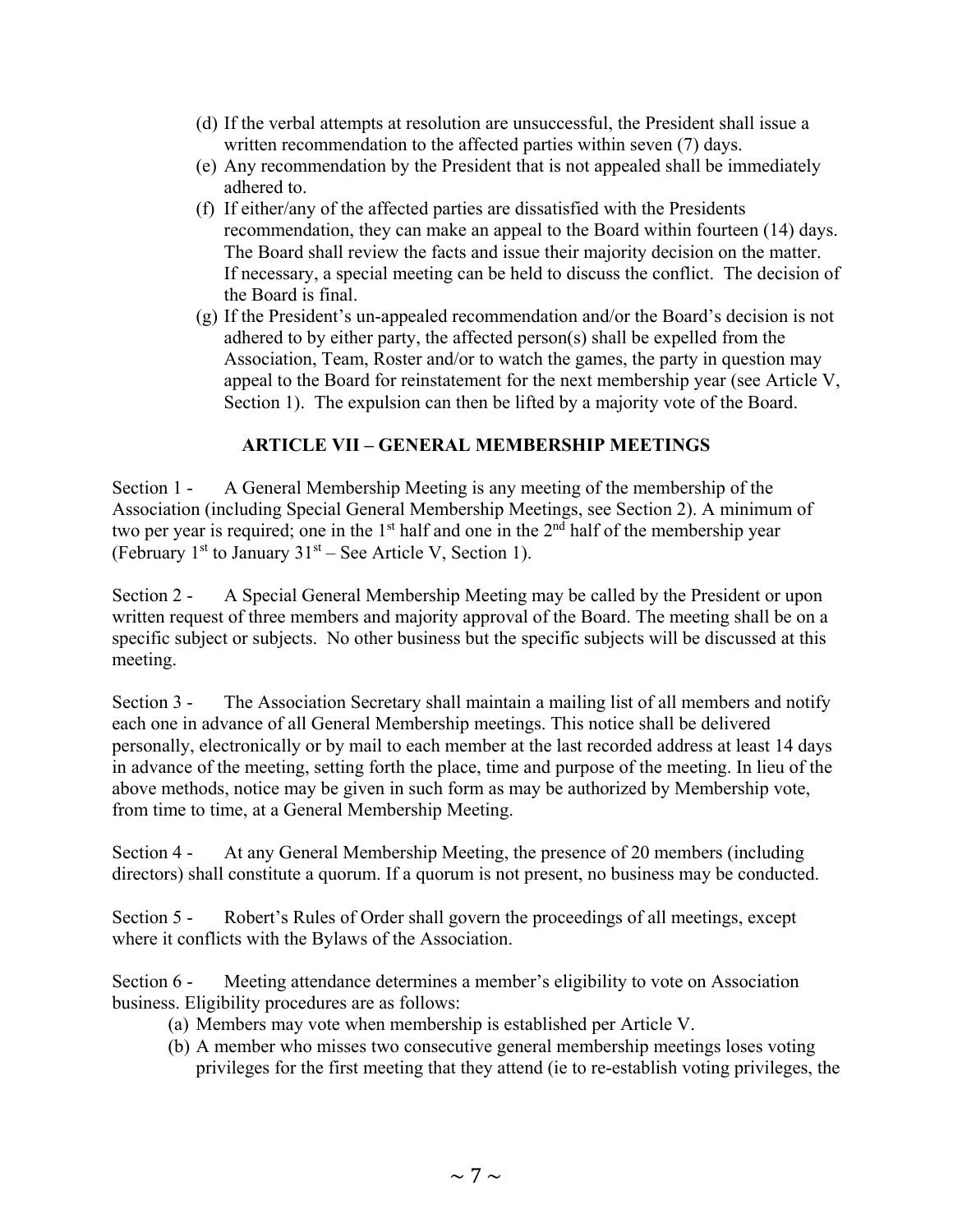member must attend one meeting to be eligible to vote at the next regularly scheduled Association meeting).

Section 7 - The Secretary will keep track of all attendance at all general membership meetings (both semi-annual and special) by having a sign up sheet posted or by recording attendance. Said sign up sheet or such recording shall be recognized as the official attendance and shall be attested by a second Board member. Such attendance is to be noted in the minutes of these meetings.

## **ARTICLE VIII – BOARD OF DIRECTOR MEETINGS**

Section 1 - All meetings of the Board of Directors will be called by the President, or the majority of the Board

Section 2 - It will be the duty of the Secretary to notify all the Board members of the meeting.

Section 3 - The presence of at least 7 members constitutes a quorum.

Section 4 - Robert's Rules of Orders shall govern the proceedings of all meetings, except where it conflicts with the Bylaws of the Association.

Section 5 - Meeting attendance determines a director's eligibility to vote on Association business. Eligibility procedures are as follows:

- (a) Directors may vote once they are seated according to Article IV, Section 4.
- (b) A Director who misses two consecutive Board meetings loses voting privileges for the  $1<sup>st</sup>$  meeting that they attend, (ie to re-establish the voting privilege, the director must attend one general membership or board meeting to be eligible to vote at the next Board meeting).

Section 6 - The Secretary will keep track of all attendance at all meetings, both Board and executive committee meetings. Such record shall be the official attendance and will be noted in the minutes of these meetings.

#### **ARTICLE IX – ORDER OF BUSINESS**

Section 1 - The order of business (or agenda) for all meetings will be: determined by the President. Generally the agenda should consist of the following:

- (a) Reading of minutes of previous meeting
	- (b) Treasurer's report
	- (c) Committee's report
	- (d) Old business
	- (e) Communications
	- (f) New Business
	- (g) Election and installations of officers, when required
	- (h) Remarks for the good of the Association
	- (i) Adjournment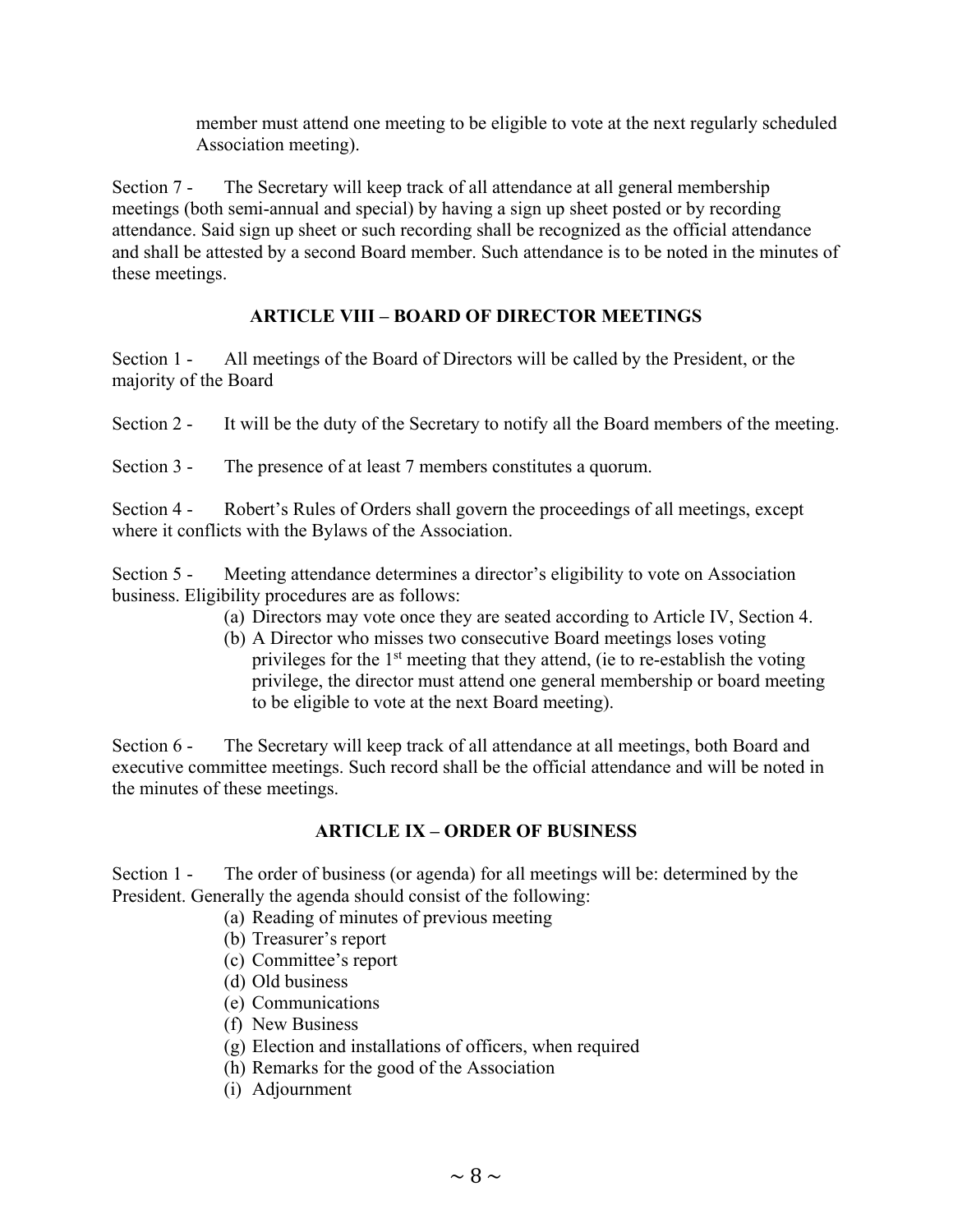Section 2 - The order of business at any meeting may be changed by a majority vote of the membership or directors, as appropriate, present.

#### **ARTICLE X – DUTIES OF OFFICERS, DIRECTORS & COORDINATORS**

Section 1 - **President** – It shall be the duty of the President to serve as the head of the entire program and to exercise direction and control over all activities; to set meeting agendas; to preside at all meetings; to appoint the chairman of the various committees (except those designated by Article XI); to execute contracts, checks and other writings on behalf of the Association; to receive the reports of the committees; to enforce the Bylaws, playing rules and player selection rules; to assure that the Secretary gives proper notice of all meetings (see Article VII, Section 3 & Article VIII, Section 2); to appoint both baseball and softball principle voting members of all affiliated leagues; to approve all equipment purchases in conjunction with the Vice-President, Vice-President of Baseball and Vice-President of Softball, as appropriate; and to have general powers of supervision and management of the affairs and activities of this Association.

Section 2 - **Vice-President** – It shall be the duty of the Vice-President to serve as liaison officer and carry out definite assignments of the President; to assume the duties of the President in his absence; to in the absence of the President execute contracts, checks and other writings on behalf of the Association; to be an ex-officio member on all committees; to chair the Bylaws, Policy & Rules and Registration Committees (see Article XI, Section 1); to advise the President on Association By-law enforcement, to approve all equipment purchases in conjunction with the President, Vice-President of Baseball and Vice-President of Softball, as appropriate; to ensure that coaches and player evaluations are completed in a timely manner; and to carry out duties assigned by the President.

Section 3 - **Vice-President of Baseball** – It shall be the duty of the Vice-President of Baseball to attend all affiliated baseball league meetings; to acquire, repair or replace baseball equipment with the advise and assistance of the Baseball Coordinator (note- all purchases of equipment must be approved by both the President and Vice-President of the association); to coordinate field scheduling with the VP of Softball and the Umpire Director/Field Scheduler for games and practice time with the assistance of the Baseball Coordinator, and all head coaches; to recruit applications of qualified coaches; to maintain contact with all head coaches, and the Baseball Coordinator; to assist with registration; receive and review applications for player candidates and assist the Secretary in verifying residence and age eligibility; prepare the player list (eligible players by age group and playing division) prior to team selections; to certify that tryouts, player drafts, and all other player transactions or selections are conducted in accordance with PAA bylaws and/or governing league or association as appropriate; to record all player transactions and maintain an accurate and up-to-date record thereof (including copies of birth certificates); to prepare all team rosters and related eligibility documentation for the President or other appropriate director or head coach's signature and submit or assure submission, to the appropriate leagues, associations, or tournament committees/directors; and to notify or assure notification of any subsequent player replacements or changes occurred are provided to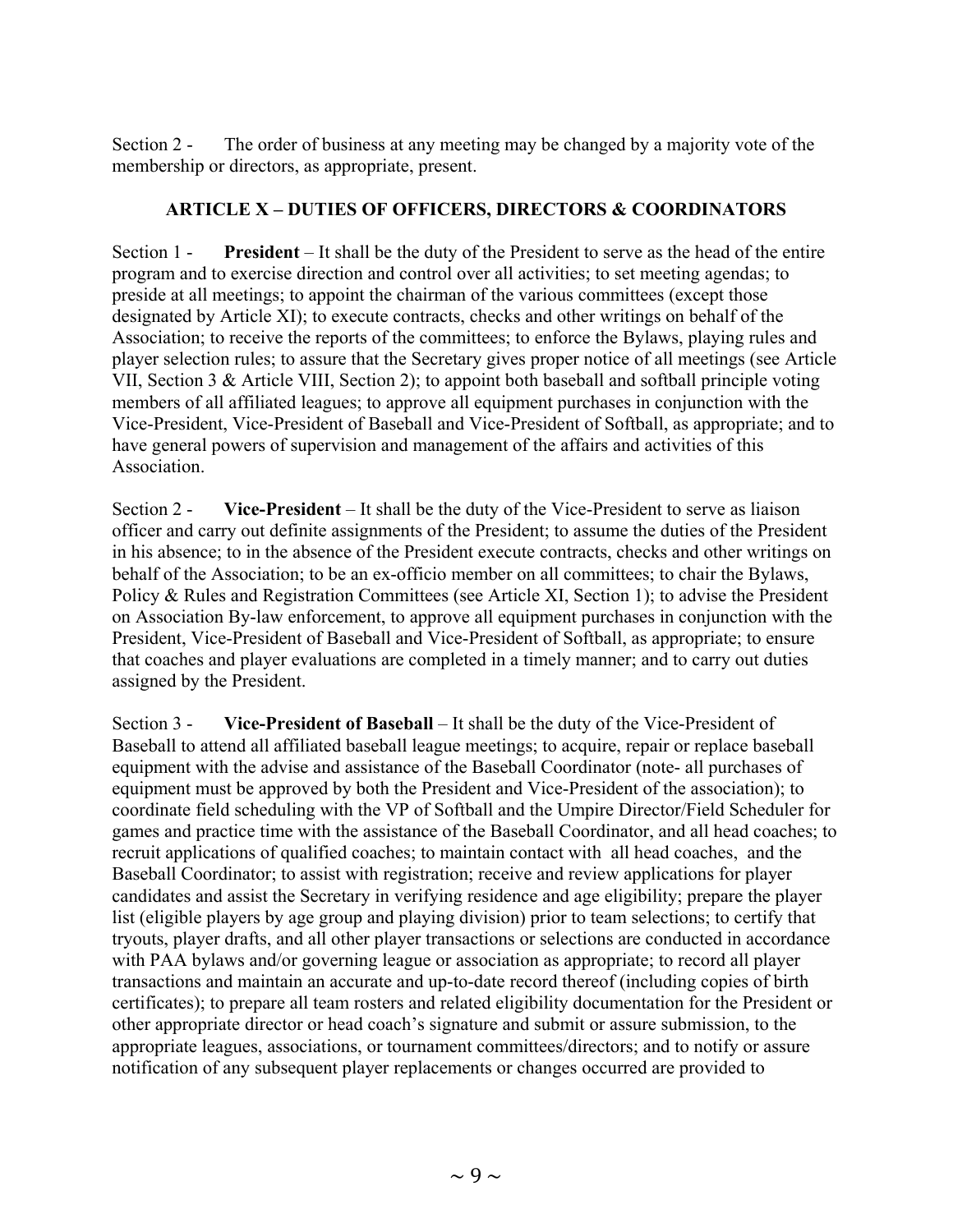appropriate leagues, associations, or tournament committees/directors and to carry out other duties as assigned by the President.

Section 4 - **Vice-President of Softball** – It shall be the duty of the Vice-President of Softball to attend all ESFPL meetings for all levels; to acquire repair or replace softball equipment with the advise and assistance of the Softball Coordinator (note- all purchases of equipment must be approved by both the President and Vice-President of the association); to coordinate field scheduling with the VP of Baseball and the Umpire Director/Field Scheduler for games and practice time with the assistance of the Softball Coordinator, and the Teener and Midget head coaches; to recruit applications of qualified coaches; to maintain contact with Teener and Midget Division coaches, Softball Coordinator; to assist with player registration; and to carry out other duties as assigned by the President.

Section 5 - **Secretary** – It shall be the duty of the Secretary to attend all meetings (Board and general membership); to keep a record thereof the minutes and attendance; to record all votes; to keep a register of members with the name, address, telephone, and email addresses; to conduct all Association correspondence; to provide proper notice of all general membership and Board meetings (see Article VII, Section 3 & Article VIII, Section 2); to certify prior to roster submission to the affiliated leagues or for the Association's annual booklet that clear background checks and child abuse clearances have been received from an authorized law enforcement agency for all coaches; to maintain all records and books of the Association, specifically including a current version of the Bylaws and all policies and procedures, with the exception of the financial records which are maintained by the Treasurer; and to carry out other duties as assigned by the President.

Section 6 - **Treasurer** – It shall be the duty of the Treasurer to have charge of all the Association funds; to collect all amounts due and deposit them in the Bank named by the Association; to make disbursement of funds by check, countersigned by the President in excess of \$250.00; to keep accurate books of account; to record all cash receipts and disbursements with books to be closed annually as of the meeting in the second half of the membership year; and to carry out other duties as assigned by the President.

Section 7- **Concession Stand Coordinator** – It shall be the duty of the Concession Stand Coordinator to handle all efforts related to operation of the Association's concession stand. This will include, but not be limited to: acquisition of appropriate supplies; acquisition of and maintenance of equipment, maintaining the concession stand in accordance with all health laws and regulations, menu selection (pricing to be approved by the Board), to accurately record cash receipts and disbursements, and to carry out other duties as assigned by the Treasurer or President.

> (a) **Concession Stand Scheduler** – It shall be the duty of Concession Stand Scheduler to assist the Concession Stand Coordinator with all efforts related to operation of the Association's concession stand. This will include, but not be limited to: maintaining the concession stand in accordance with all health laws and regulations, menu selection (pricing to be approved by the Board), scheduling of volunteer hours, to collect monies, to accurately record cash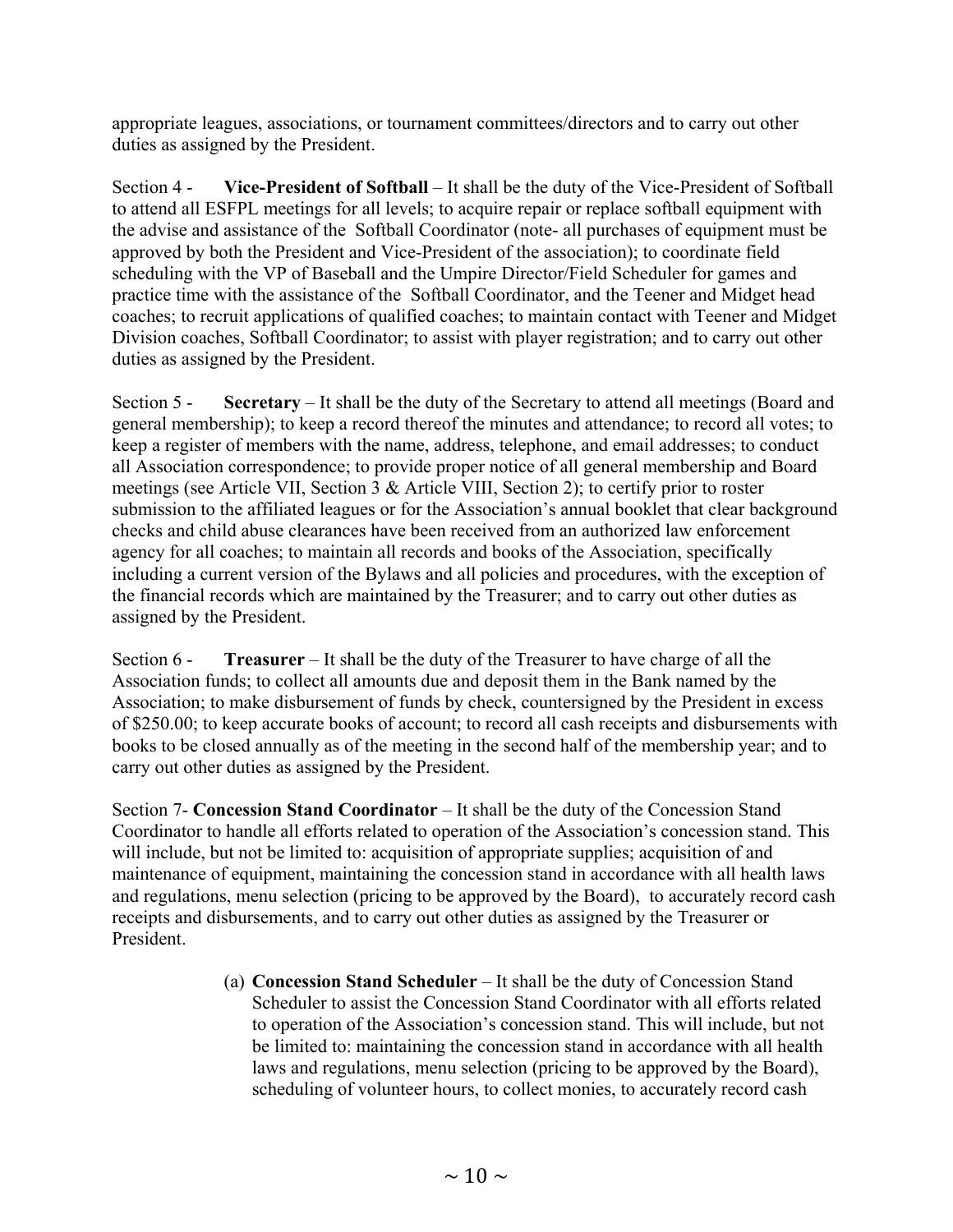receipts and disbursements, and to carry out other duties as assigned by the Concession Stand Coordinator or President.

Section 8 - **Buildings & Grounds Director** – It shall be the duty of the Buildings & Grounds Director to organize field and work days; maintain fields and grounds; and to carry out other duties as assigned by the President.

Section 9 - **Umpire Director/Field Scheduler** – It shall be the duty of the Umpire Director to recruit and train a pool of umpires; to supply umpires for all assigned games; to maintain the Association's master schedule of field assignments for games and practices, and to carry out other duties as assigned by the President.

Section 10 - **Fund Raising Director** – It shall be the duty of the Fund Raising Director to organize all fund raising activities for the Association; to arrange for, and to oversee, the Association's annual booklet production; and to carry out other duties as assigned by the President.

(a) **Co-Fund Raising Coordinator** – It shall be the duty of the Co-Fund Raising Coordinator to arrange for and oversee the opening day chicken barbeque, and annual lottery raffle including ticket assignment, collections, and prize payouts; and to carry out other duties as assigned by the Fund Raising Director or President.

Section 11 - **Softball Coordinator** - It shall be the duty of the Softball Coordinator to recruit coaching applicants; maintain contact with all major and minor softball head coaches; attend all ESFPL meetings with the Vice-President of Softball or attend in his absence; to contact the Vice-President of Softball regarding any equipment that needs to be repaired or replaced; to maintain a register of coaches for which clear background checks and child abuse clearances have been received from an authorized law enforcement agency and the date which they were received and to perform such other duties as assigned by the President or Vice-President of Softball.

Section 12- **Baseball Coordinator** - It shall be the duty of the Baseball Coordinator to recruit coaching applicants; maintain contact with all baseball head coaches; to contact the Vice-President of Baseball regarding any equipment that needs to be repaired or replaced; to assist at and ensure that tryouts, player drafts, and all other player transactions or selections are conducted in accordance with PAA bylaws and/or governing league or association as appropriate; to maintain a register of coaches for which clear background checks and child abuse clearances have been received from an authorized law enforcement agency and the date which they were received; and to perform such other duties as assigned by the President or Vice-President of Baseball.

## **ARTICLE XI – COMMITTEES OF THE BOARD**

Section 1 - The following are Committees of the Board: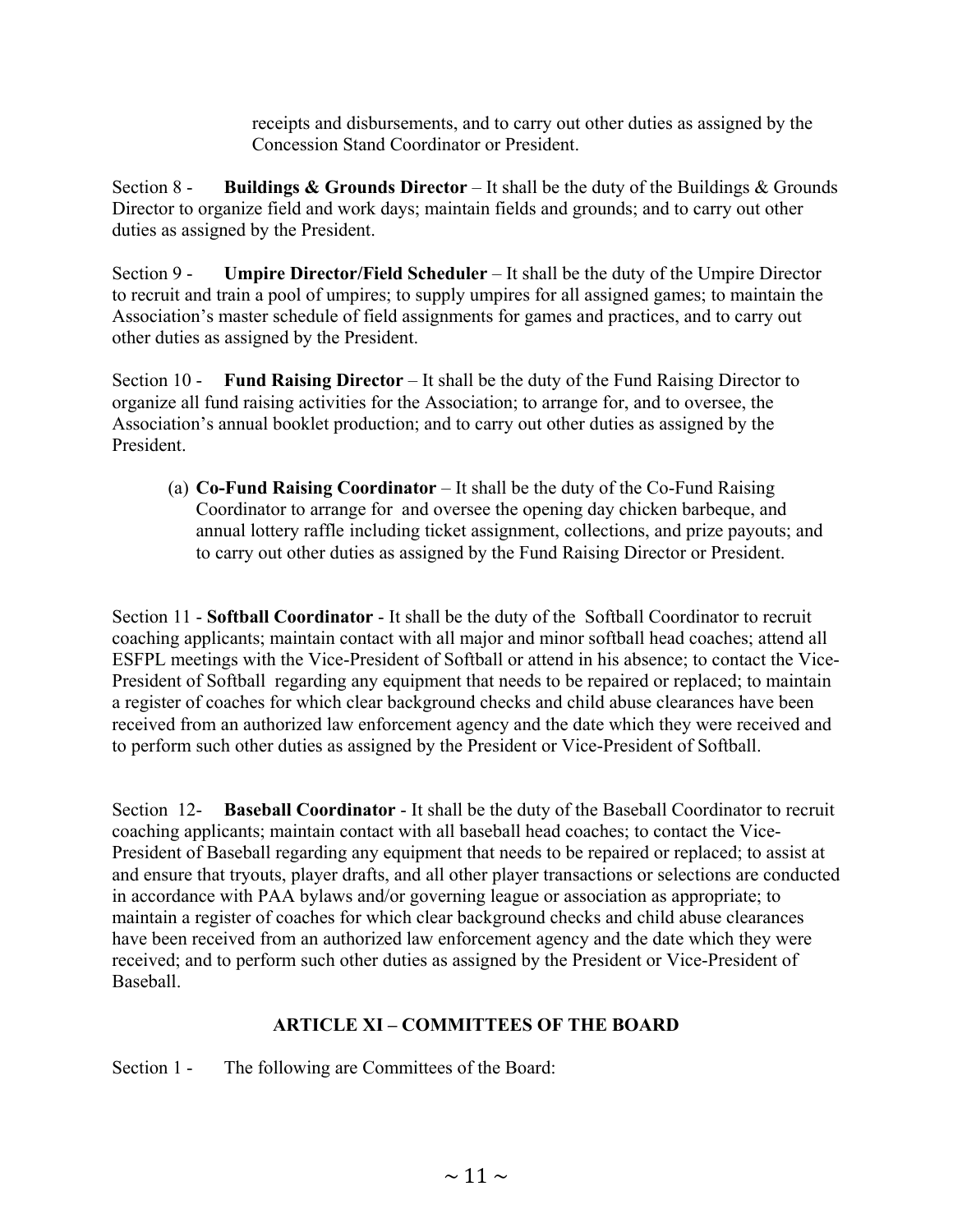- (a) Bylaws, Rules and Policies Committee This committee will be chaired by the Vice-President of the Association, the committee will be responsible for the submitting proposed Bylaw revisions to the general membership and to suggest Associations rule and policy changes to the Board.
- (b) Nomination Committee The Board shall establish a Nomination Committee at the first half General Membership Meeting consisting of three (3) Directors (not up for election at the  $2<sup>nd</sup>$  half membership meeting) and at least three (3) other general members willing to serve (who will also not be eligible for nomination). The Nominating Committee shall investigate and consider eligible candidates and submit at the 2nd half General Membership meeting a slate of candidates for the director positions up for election for that year.
- (c) Audit Committee Once each year, the President shall select a group of not less than two (2) from the membership of the Association to perform an annual audit of the prior year's financial activities. This audit shall be performed after the second half general membership meeting of the year to be audited and prior to the first half general membership meeting of the following year.
- (d) Registration Committee The Registration Committee will be chaired by the Association Vice-President and consist of the Vice-President of Baseball; Vice-President of Softball; Secretary; Baseball Coordinator; Softball Coordinator; and any other general membership or Board member volunteers. This committee will be responsible for publicity of the registration dates, design and issuance of the pre-registration form and cover letter, and organizing coverage for the open registration dates.
- (e) Other committees that are formed from time to time by the President.

Section 2 - Except for the Bylaws, Rules and Policies Committee, Nomination Committee, and Registration Committee rules as detailed in Section 1 (a, c and f) above, all other committees will have the chairperson appointed by the President and all other members will be appointed by the chairperson.

Section 3 - The chairperson of each active committee will report any and all progress of their committee to the Association at each meeting of the Board and/or General Membership.

#### **ARTICLE XII – AFFILIATION**

Section 1 - The association may affiliate with any area, state or nationwide amateur baseball or softball program or league that the Board approves, and will be governed by its formatted program. Accordingly, in the event there is a conflict between a PAA bylaw and a governing program or league's rules and regulations, the governing program or league's rules and regulations shall take precedence.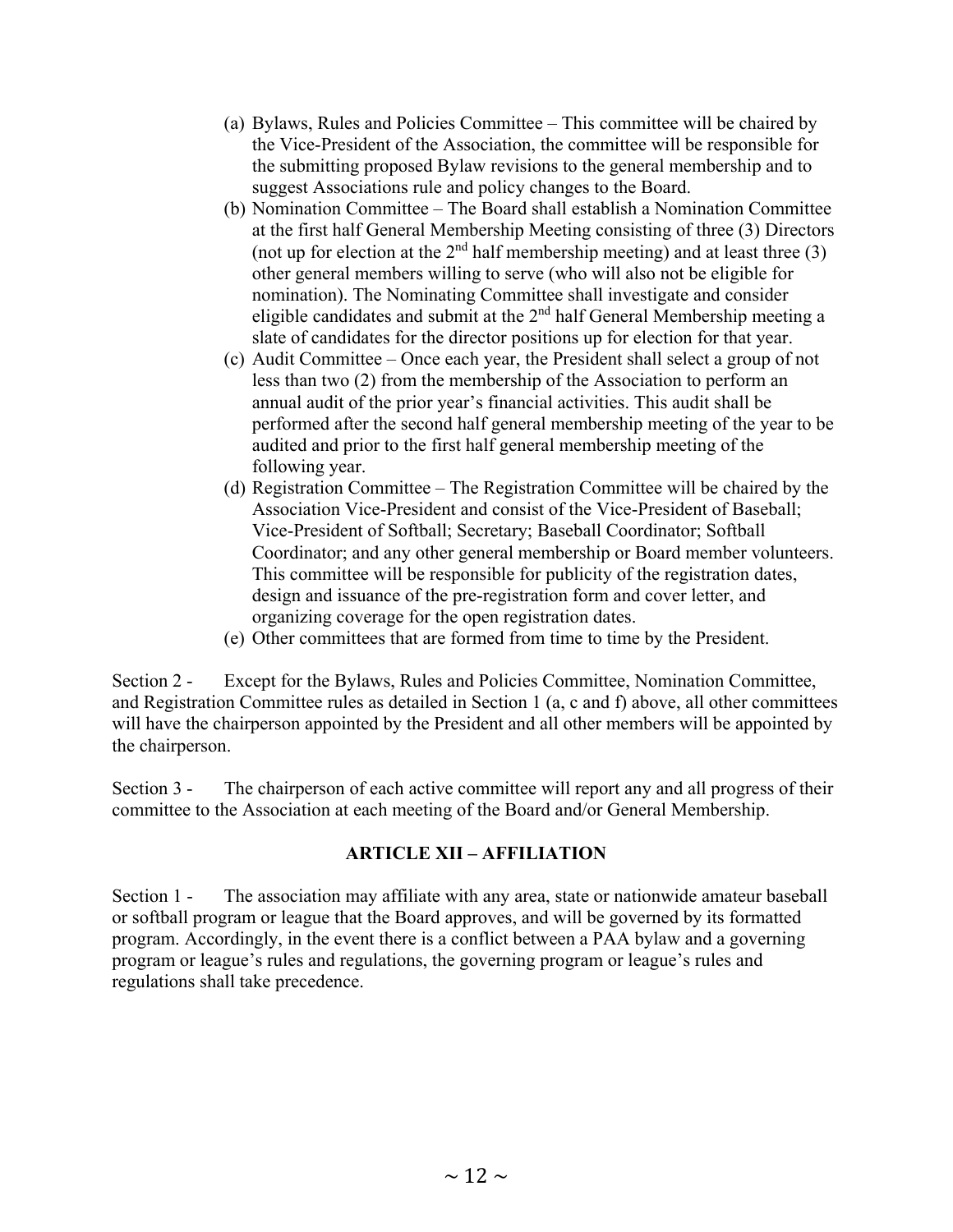#### **ARTICLE XIII – ELIGIBILTY & REGISTRATION**

Section 1 **Baseball** - All players from the ages of five (5) to twelve (12) years old, providing they have not reached their thirteenth  $(13<sup>th</sup>)$  birthday before and including  $30<sup>th</sup>$  of April, are eligible for the **baseball program**. Depending on the player's 'league age', which is determined by the player's age as of April 30th of the season in question, they will be eligible to participate in the following divisions. However, the final determination of playing division is at the discretion of the Board:

- (a) **T-Ball** will be for players of the league ages five (5) to seven (7) years old.
- (b) **Rookie/Pony Division** will be for players of league ages seven (7) to eight (8) years old. (League age seven-year-old players will be able to play in the T-Ball or Rookie/Pony division depending on their prior playing experience/ability. The final decision will rest with the Vice President of Baseball and shall be made reflecting a balancing of the desires of the parent(s) or guardian(s) and the association's player needs in each division)
- (c) **Minor Division** will be for players of league ages nine (9) to twelve (12) years old, and at the discretion of the Vice President of Baseball with approval of the Board eight (8) year old players as deemed necessary and/or appropriate. Playing level classifications will be determined by the tryouts, player evaluations, or combination thereof as determined by the Vice-President of Baseball with approval of the Board.
- (d) **Major Division** will be primarily for the players of the league ages eleven (11) and twelve (12) years old, and at the discretion of the Vice-President of Baseball with approval of the Board, ten (10) year old players as deemed necessary and/or appropriate. Players for Major teams will be determined by the Major Team Selection Committee as described in Article XIV Section 5. Major team selection will be determined by tryouts, player evaluations, or a combination thereof as determined by the Vice-President of Baseball with approval of the Board.

Section 2 **Softball**- All players from the ages of five (5) to sixteen (16) years old, providing they have not reached their seventeenth  $(17<sup>th</sup>)$  birthday before and including the 31<sup>st</sup> of December are eligible for the softball program. Depending on the players 'league age', which is determined by the players age as of January  $1<sup>st</sup>$  of the season in question, they will be eligible to participate in the following divisions. However, the final determination of playing division is within the recommendation of the coaches and the discretion of the Board:

- (a) **6U T-Softball -** will be for players of league ages five (5) to six (6) years old. Seven (7) year olds can play if it is their first year.
- (b) **8U Softball** will be for players of league ages seven (7) to eight (8) years old. (League age seven-year-old players will be encouraged to play in the 6U (Tsoftball) or 8U divisions depending on their prior year playing ability, with first year players encouraged to participate in T-Softball. The final decision will rest with the Board and shall be made reflecting a balancing of the parent(s) or guardian(s) desires and the association's player needs in each division.)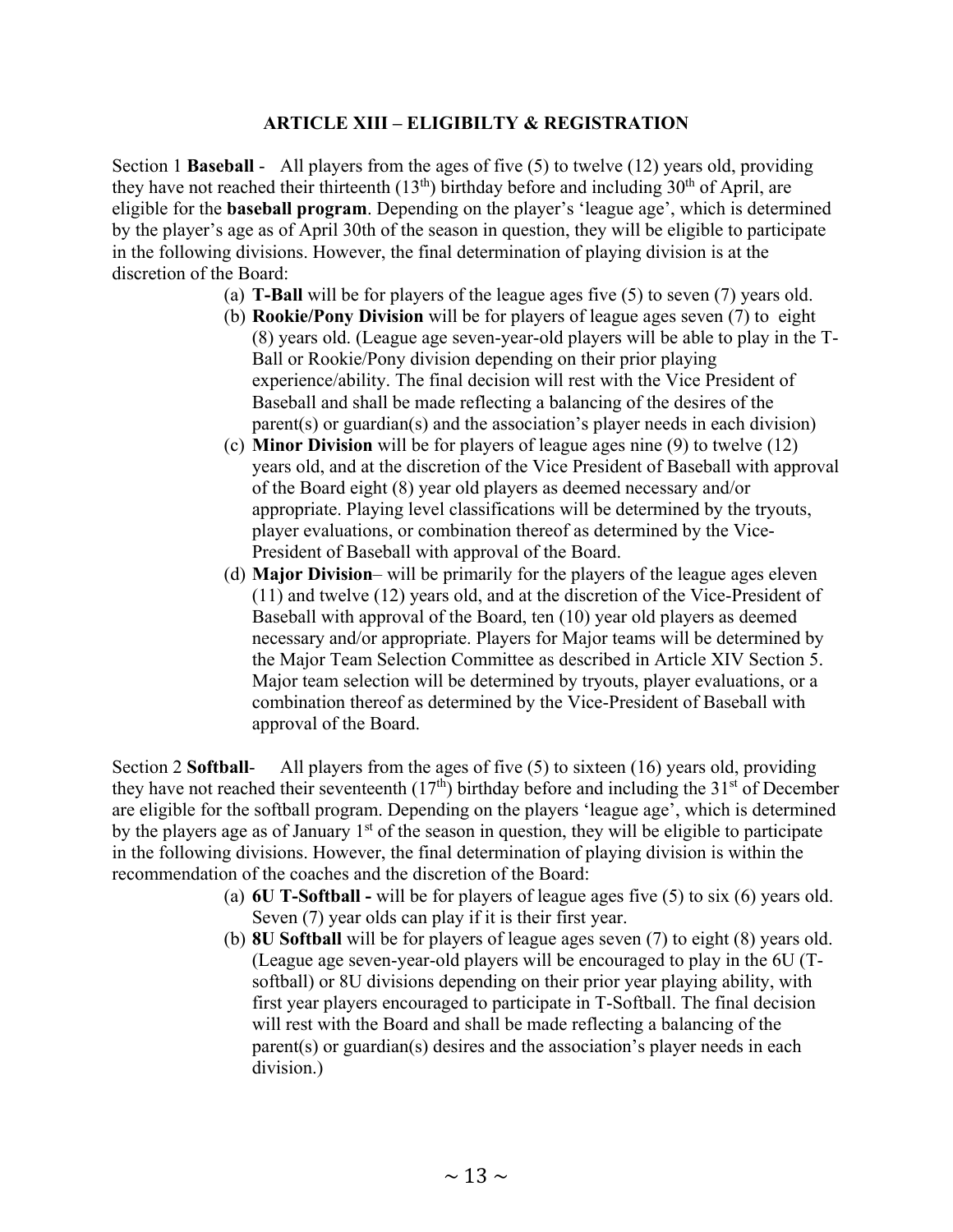- (c) **10U Softball** will be for players of league ages nine (9) to ten (10) years old. (Players of league ages nine (9) and ten (10) years old will be encouraged to play in the 8U or 10U divisions depending on their prior year playing ability, with first year players encouraged to participate in the Minor Division. The final decision will rest with the Board and shall be made reflecting a balancing of the desires of the parent(s) or guardian(s) and the association's player needs in each division).
- (d) **12U Softball** will be primarily for players of league ages of eleven (11) and twelve (12) years old, and at the discretion of the Board ten (10) year old players as deemed necessary and/or appropriate.
- (e) **14U Softball** will be primarily for players of league ages of fifteen (15) and fourteen (14) years old, and at the discretion of the Board twelve (12) year old players as deemed necessary and/or appropriate.
- (f) **18U Softball** will be primarily for all players of league ages of fourteen (14) to eighteen (18) years old, and at the discretion of the Board thirteen (13) year old players as deemed necessary and/or appropriate.

Section 3 - By approval of the Board of Directors and the parents of the particular player, said player may be moved into the next higher or lower playing division. This section is waived if it is in conflict with the governing rules of any league or association that this Association may join.

Section 4 - The parent or guardian of all would-be participants, prior to and as a condition of their child's participation, must complete and execute, in a timely manner, except as otherwise provided in Section 5 below, a registration form and pay the registration fee, unless the fee is waived by the Board. The annual registration fee shall be established by a majority vote of the Board, and shall include and surcharge fees to the participant's family for lack of sufficient prior membership year volunteer hours, as contained in Article V, Section 1, as a surcharge to the annual registration fee.

Section 5 - Any returning player who fails to register before the end date of pre-registration, which is established by the Board, must register at open registration. Note: any player missing more than three (3) games during the prior playing season, without a reasonable excuse as determined by the Board, will not receive a pre-registration packet and may be removed from the team roster. The number of teams, by playing division, will be established prior to open registration. If said amount of teams is full a waiting list will be started. If the waiting list is large enough to establish another team, another team may be established, at the discretion of the Board.

 If there is a waiting list of Midget or Teener division softball players that can not be accommodated; the Board shall have discretion to determine the participants for the PAA sponsored team(s) by selecting players on the basis of a try-out, player evaluation, or combination thereof. Any player(s) not selected to play on a PAA sponsored team, as a result of this selection process, will have their registration fee refunded and be provided waivers by PAA permitting them to play softball for any other sponsoring organization.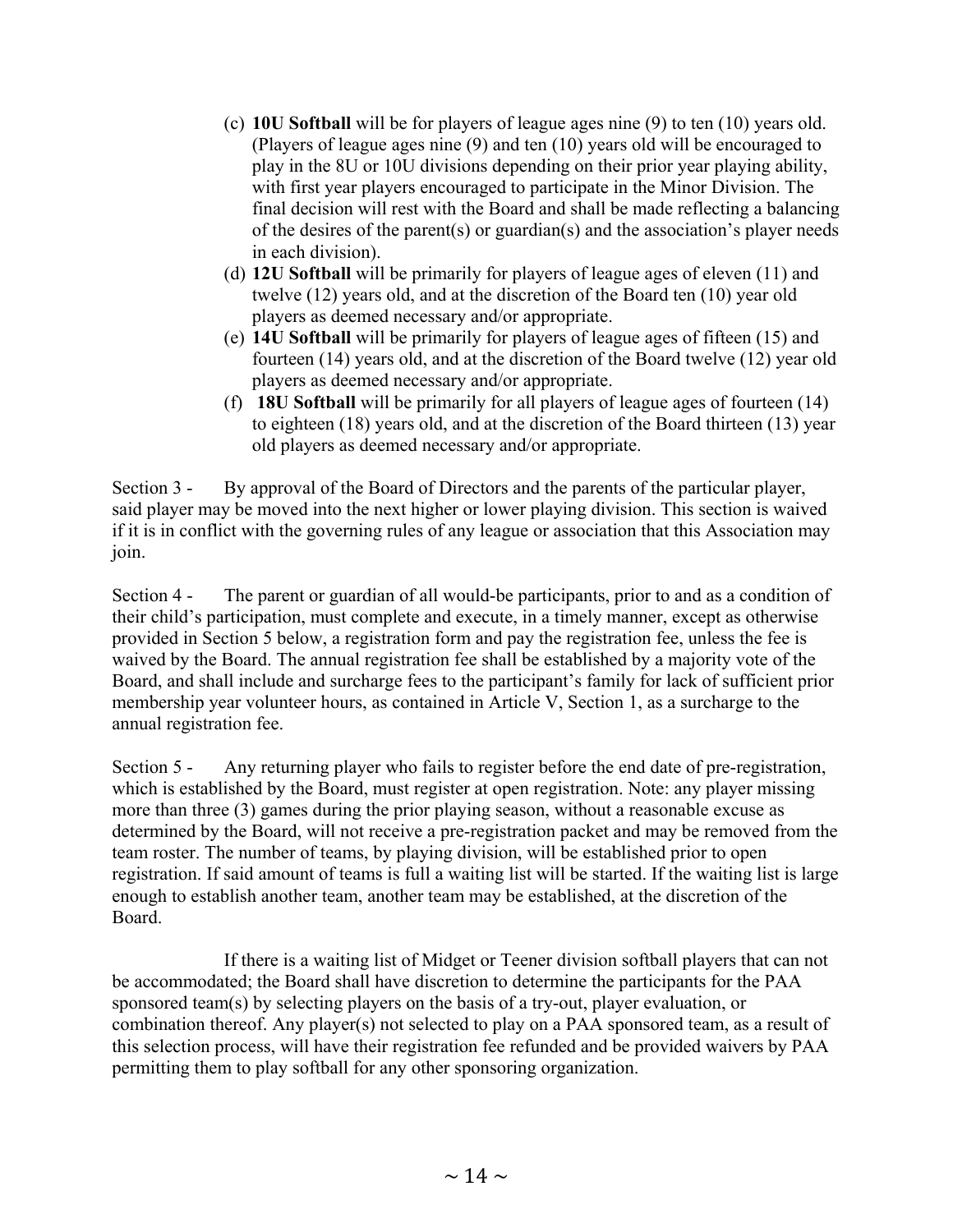Section 6 - Participation of waiting late registrants, initially entered onto a waiting list, shall be permitted if:

- (a) Pre-Team Selections The appropriate division director certifies to the Board that participation of some waiting list registrants will not affect the number of Association teams. Such registrants shall be eligible to participate, unless the Board rejects the coordinator's certification.
- (b) Post-Team Selections As team roster vacancies occur the vacancies shall be filled as set forth in Article XIV – Player Selection and the ultimate team's vacancy (following selection order as applicable) may be filled from the appropriate waiting list.
- (c) If extraordinary circumstances exist, which in the discretion of the Board justify a party's failure to timely register; the Board may by majority vote approve participation.

### **ARTICLE XIV – PLAYER SELECTION**

Section 1 - A properly executed registration must be received, per Article XIII, Section 4, in order for a player to be eligible for the draft. Any players, for whom registrations are received after the cutoff date (including returning players) will be added to the waiting list for possible activation by the appropriate Director, see Article XIII.

Section 2 - Teams for baseball shall consist of no more than fourteen (14) nor less than ten (10) players. Teams for softball shall consist of no more than fifteen (15) nor less than ten (10) players. The exact roster size for each division is determined annually by the Board prior to the player draft; and is a function of the governing league or association's rules, returning players, new registrants, and coaches' preferences. Team sizes outside the stated maximum and minimum parameters must be specifically approved by a two-thirds majority decision of Board members, and is only applicable for the specific season in question.

Section 3 - When more than one (1) team will exist at a division playing level, the selection of players to fill team rosters will be made at a player draft meeting (as detailed in Section 4). This player draft will be held after tryouts, player evaluations, and coaches' evaluations, are completed as deemed appropriate for that division, see Section 5 for special Major-team(s) selection procedures. The Board will set the tryout and/or evaluations date(s), and place(s). Evaluators approved by the Board will be used to evaluate players. The President, or other Board members of his designation if the President is a Head Coach in that division or unavailable, shall preside at and supervise (Draft Supervisor) the player draft meeting. The player draft as detailed in Section 4 shall be governed by the following principles:

- (a) The Secretary will supply a list of returning players by team and each eligible registered player to each head coach at least one week prior to the draft. This list must include at least the name and playing age of each player, and the prior year's team assignment.
- (b) Whenever possible, players from the same family should be drafted by the same team. These automatic draft selections shall be handled as outlined in part (d) below.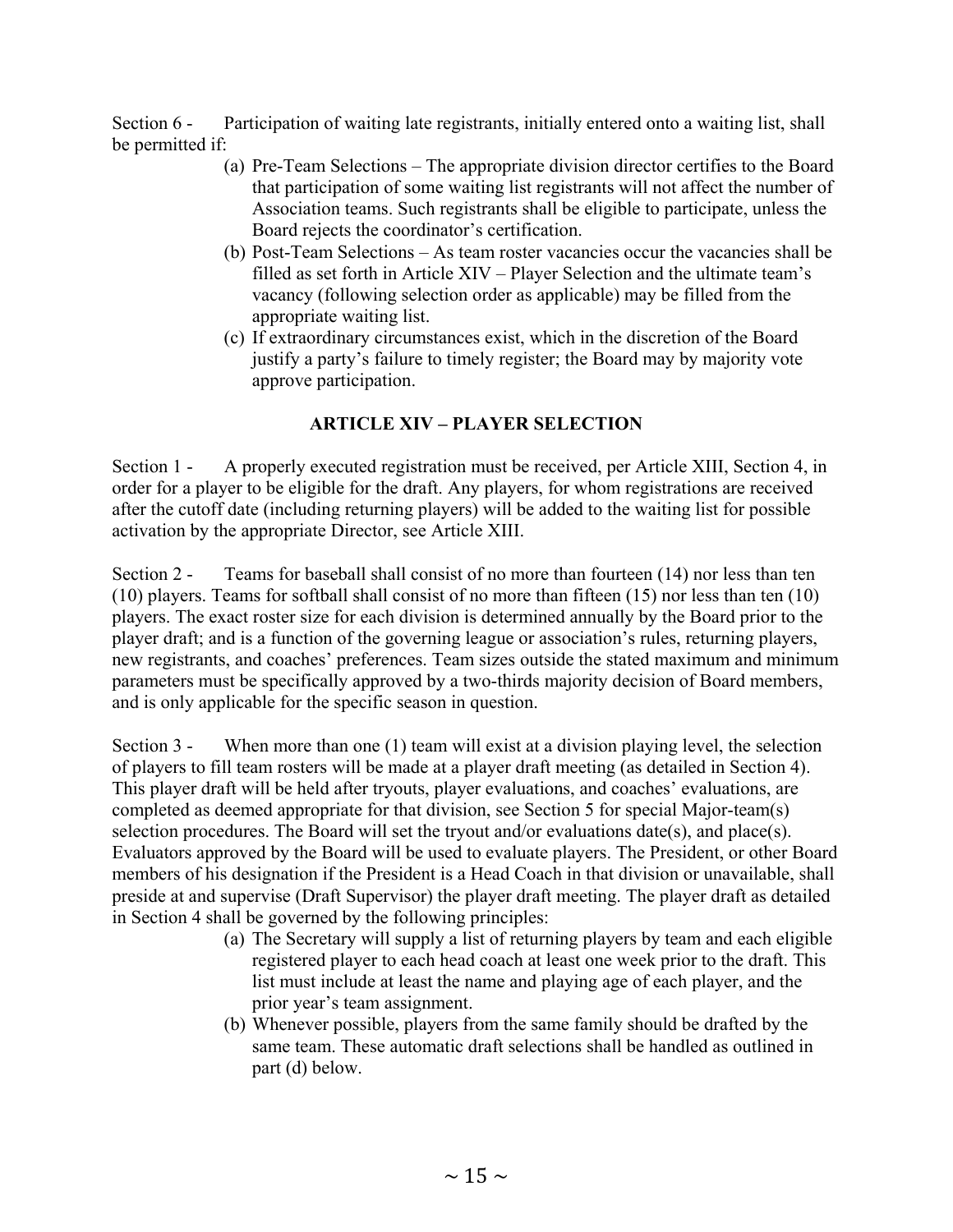- (c) If any team has more than seven players in any age group, that team will be prohibited from drafting additional players of that age, unless players of a different age are unavailable. For example, a team with seven 10-year-olds would be prohibited from drafting another 10-year-old unless no other players were available.
- (d) If a Head Coach has a child who is not on any other roster and they desire to draft this player, this intention must be made known prior to the draft. At this point, the Draft Supervisor (with input from the coaches) will determine in which round the player becomes an automatic selection based on the player's rating.
- (e) If a Head Coach has a child(ren) who is on another team's roster and he/she desires to draft this player(s), this intention must be made known prior to the draft. As in part (d), the Draft Supervisor will determine in which round the player(s) becomes an automatic selection(s), by reviewing the player(s) evaluations and polling the coaches. Additionally, an adjustment to the rounds in which each team will select players must be made to recognize the change in roster sizes.
	- i. A transfer of this nature may only occur at the draft meeting never during the regular season.
	- ii. If more than one child is involved and/or more than one other team, each transfer shall be handled as outlined above.
- (f) Head Coaches will be permitted to designate one assistant coach prior to the draft, and if this assistant coach had a child(ren) eligible for the draft or on another team's roster may have this player(s) declared an automatic selection(s). This intention must be made known prior to the draft, and will be handled as outlined in parts (d) and (e) as applicable.
- (g) If a player desires to re-enter the draft after playing for one of the teams in the previous season, the player's parents must petition the Board before conclusion of the registration period. The letter sent to the Board must detail the reasons for the re-entry request. The Head Coach of the affected team must be informed of the petition by the Board. The Head Coach and/or parents may address the Board before the final decision on the draft status of the player is reached. If the player is placed back into the draft pool, an appropriate adjustment to the rounds in which each team will select players will be made to recognize the team's change in roster size.
- (h) If a Head Coach desires to place an eligible player returning from the previous year back in the draft, the coach must inform the Board, in writing, of this intention. The request must detail the reasons for re-entry and must be received by the Board before March 1<sup>st</sup>. The parents of the affected player must be informed of the petition by the Board. The Head Coach and/or parents may address the Board before a final decision on the draft status of the player is reached. If the player is placed back into the draft pool, an appropriate adjustment to the rounds in which each team will select players will be made to recognize the team's change in roster size.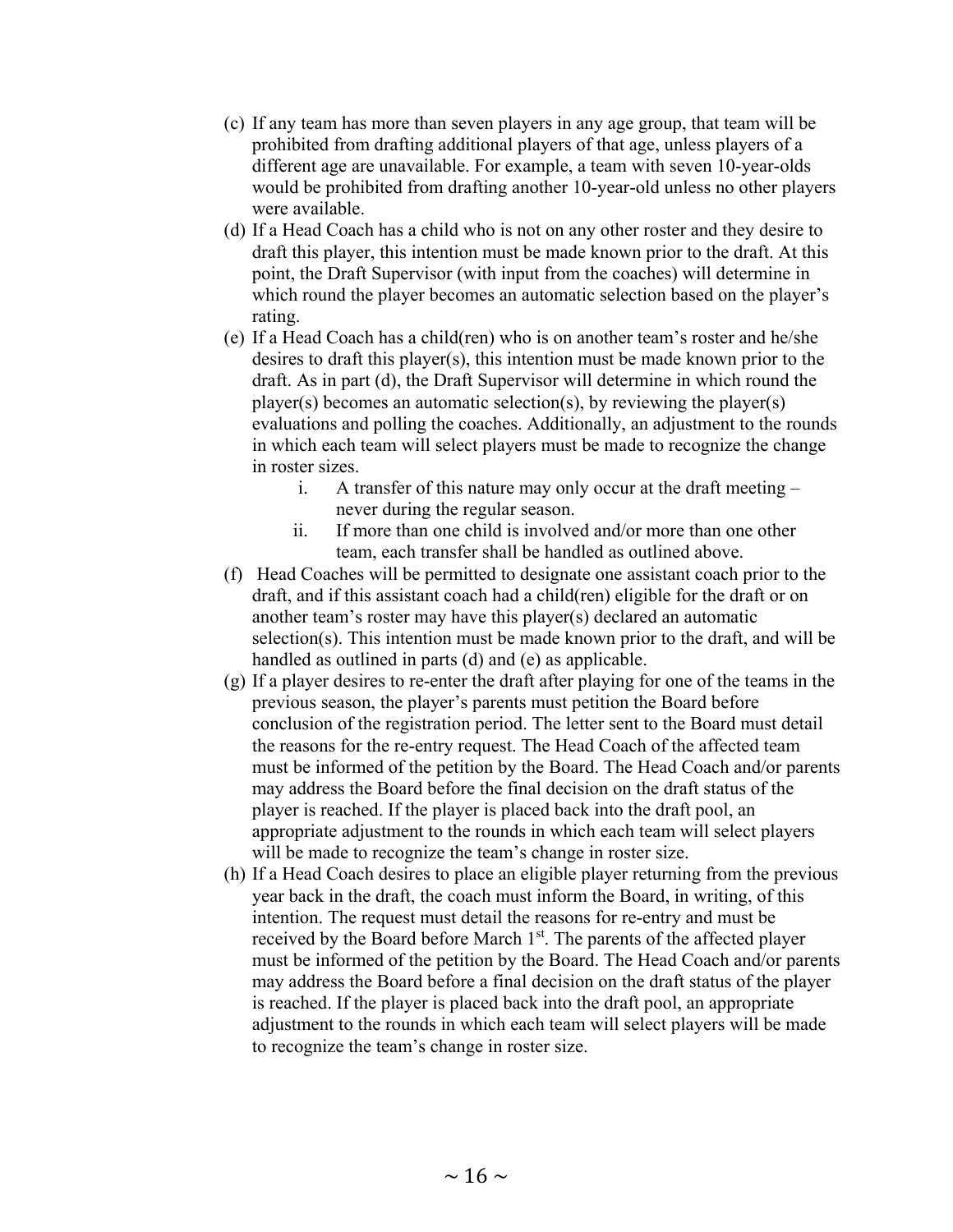Section 4 - Generally, teams will draft players in the following order, the team with the fewest number of returning players will draft first until all teams have equivalent number of players as of that round. The specific drafting procedure will depending on how the number of teams in the division compare to the number of teams participating the prior year as described in sub-sections a, b and c below:

> (a) **Equal number of returning teams** – The Draft Supervisor will assign returning teams to returning Head Coaches or in their absence a new Head Coach. New head coaches must be approved by the board prior to team assignment. The team with the fewest number of returning players (designated Team A) will draft players until it exceeds the team with second fewest number returning players (designated Team B) by one player. Each round thereafter, Team A & B shall reverse their drafting order until they both have one more player than the team with the third fewest returning players (designated Team C) by one player. Each round thereafter, these teams shall reverse their drafting until all three have one more player than the team with the fourth fewest number of returning players \*designated Team D) by one player, and so forth until all teams are included in the draft. The drafting of teams shall continue to reverse drafting order in each subsequent round of the draft until all eligible players have been selected.

Note – for teams starting their drafts on the same round, their order will normally be determined on the basis of a blind draw, with the order reversing each subsequent round. If a draw is utilized, the team winning the draw shall have the election of picking first or second, as this may have strategic benefits as a result of reversing selection order in the next round of the draft.

(b) **More returning teams than teams needed or Less returning teams than needed–** The Draft Supervisor will assign returning teams to returning Head Coaches and new Head Coaches or new teams to new Head Coaches as described in (a) above. All players from returning teams will be placed back into the draft pool and all teams will be redrafted. Draft order will be determined by a blind draw with the order reversing each subsequent round. If only two teams are to be chosen, the team winning the draw shall have the option of picking first or second, as this may have strategic benefits as a result of reversing selection order in the next round of the draft. The drafting of teams shall continue to reverse drafting order in each subsequent round of the draft until all eligible players have been selected.

Section 5 - **Major Team Selection**: The selection of Major-team players will be made by a committee chaired by the Association President (or his designation the Association Vice-President or the Vice-President of Baseball), hereinafter referred to as the "Major-team Selection Committee". However, in no instance will a parent or legal guardian of an eligible player chair the Major-team Selection Committee. If all three of the above mentioned Directors have children desiring consideration or are unavailable, the President must designate another director to chair the Major-team Selection Committee (preferably an Executive Committee member familiar with the baseball program and abilities of several of the players to be considered). Returning Major-team players are automatically on a Major-team, unless removal is approved by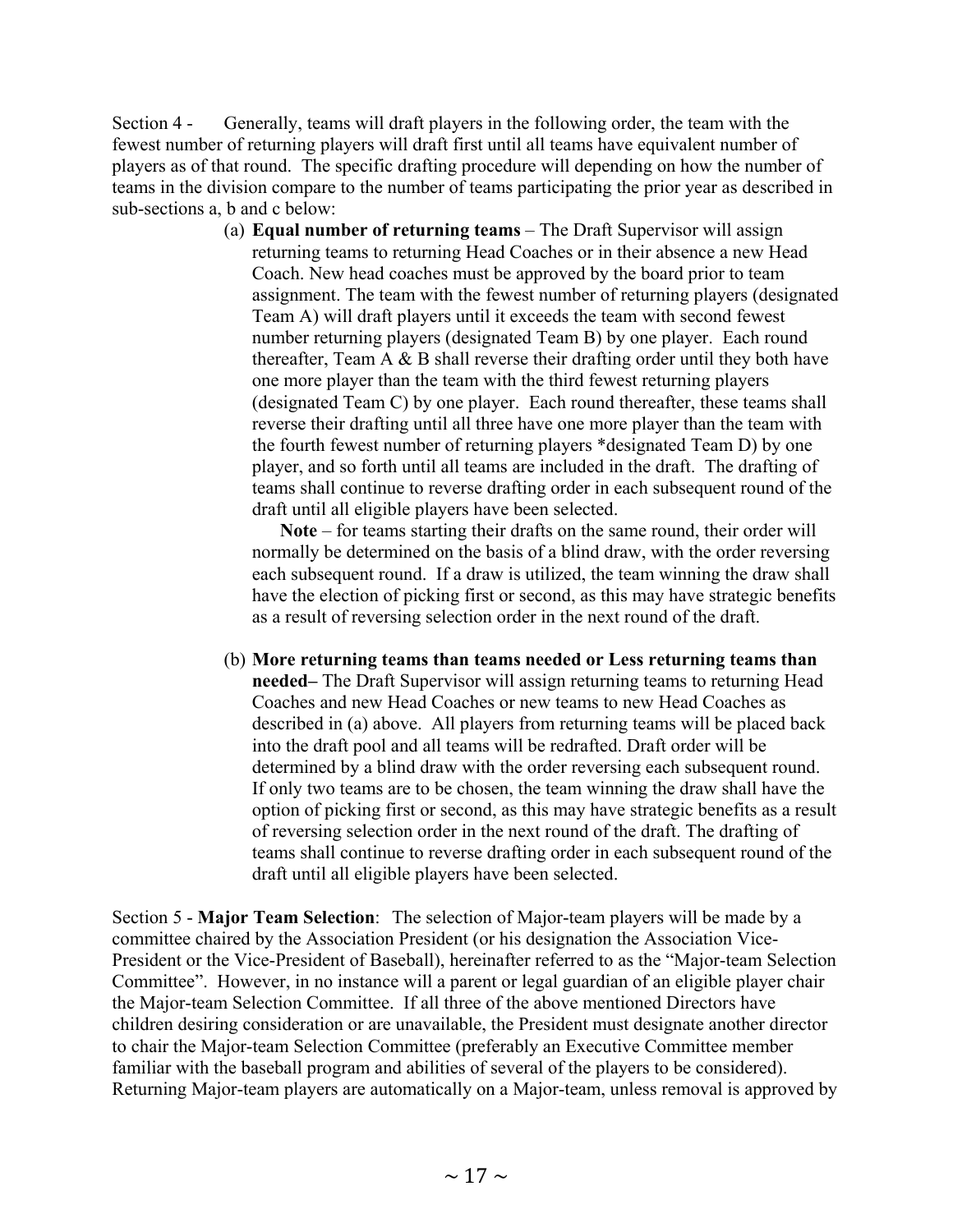the majority of the Board, according to Article VI – Code of Conduct & Discipline Policy or by request of the Head Coach in Section 3(h) above. Other players eligible for consideration are described in Article XIII, Section 1(d). The remainder of the Major-team selections will be based on the results of player tryouts and prior year coach's ratings/recommendations.

 The Major-team Selection Committee should be comprised of the Major-team(s) Head Coach(s), the Association Vice-President, Vice-President of Baseball, Baseball Coordinator, and several prior year coaches with knowledge of the players eligible for selection; with final committee member selection to be determined by the committee chair. Recommendations should be solicited from all prior year Minor division coaches not participating as committee members. The Major team Selection Committee will rank each eligible player relative to the other players desiring to be considered, with the committee members' rankings averaged together for the final ranking. However, committee members will not be permitted to rank their own children eligible for the draft. The relative ranking for children of committee members will be the average ranking by the other committee members, and shall be appropriately positioned into the final interrelated ranking by the committee chair. The players receiving the highest overall rankings will be declared the Major-team players for the next season. For example, if the team size is declared to be eleven (11) per team and the Board has chosen to field two (2) teams, then the top twenty-two (22) ranked players, less the number of returning Major/A-team players, will be the new Major team players recommended to the Board. A majority approval by the Board will constitute final Major-team player selection.

 Next, if there will be more than one Major-team then the selection procedures detailed in Section 4 above shall be followed, with the following exceptions:

- (a) that the Major team head coaches must select from the Major team players as approved by the Board:
- (b) that no automatic selections will be permitted, unless a Major team Head Coach(s)'s child is declared a Major/team player by the Major team Selection Committee ; and

If only one Major/team is to be selected, the Major team selection is complete once the Board approves the Major team Selection Committee's final rankings.

 Any deviation from the above noted guidelines will require explicit Board approval by a two-thirds majority vote, and will only be applicable to the specific season in question.

Section 6 – **Minor Team Selection**: Players eligible for the Minor division will be those players of league ages nine (9) to twelve (12) years old, and at the discretion of the Board eight (8) year old players as deemed necessary and/or appropriate, that have not been selected by the Major Team Selection Committee to play in the Major division. The selection of Minor teams will follow the same drafting procedure as described for Major team players in this Section  $3 \& 4$ above.

Section 7 - Upon completion of the player draft, the Head Coach must notify all players of their selection within a reasonable amount of time.

Section 8 - There will be no trading, transfer, reassignment, or shifting of players from one team or division to another except as specifically authorized by the Vice-President of Baseball,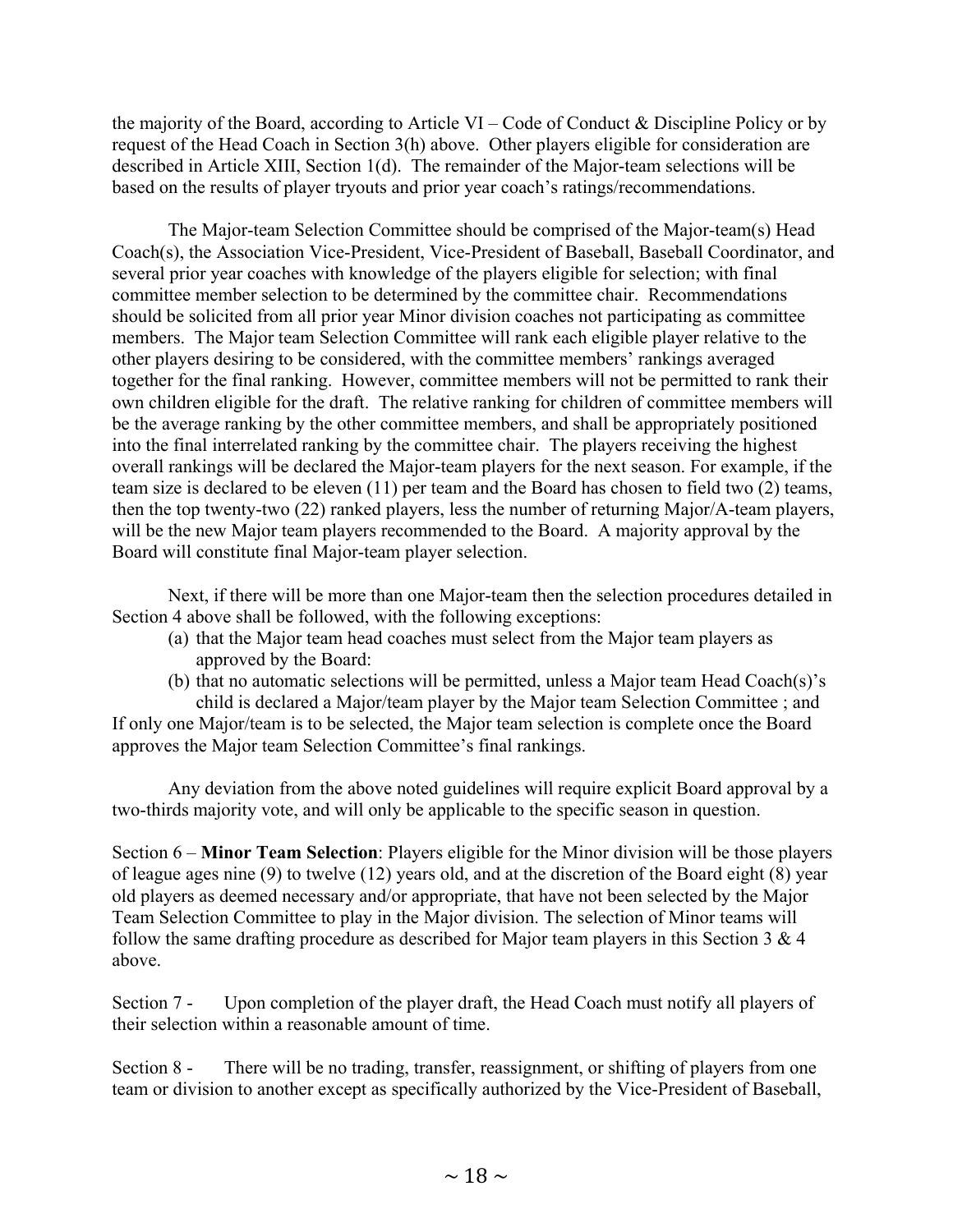Vice-President of Softball or Association President. Any team utilizing an ineligible player shall forfeit all games in which such a player has participated, if it violates the relevant associated league or association rules. Any coach knowingly utilizing such a player shall be immediately suspended from his coaching position pending the Board review. (See Article V, Section 4).

## **ARTICLE XV – COACHES**

Section 1 - Annual coaching selection will be based on the most qualified individual applying. All parties interested in being the Head Coach of any Association team shall express their interest via the player registration. The Vice-President of Baseball and Softball, respectively, shall contact the interested party to ascertain the interested party's background and qualifications. The Vice-President of Baseball and Softball shall then promptly report this information to the President who shall place the party's name on the agenda of the Board's annual coach selection meeting. The interested party will have an opportunity to present his qualifications and coaching philosophy to the Board prior to its vote to select new coaches for the upcoming season. An affirmative vote by a majority of the Board will be required to approve all head coaches.

Section 2 - Head Coach selections shall be deemed provisional until the Secretary certifies that a clear back ground check and child abuse clearance have been received from an authorized law enforcement agency. No coach, either a head coach or assistant coach, may participate with an Association team until a clear background check and child abuse clearance has been received from an authorized law enforcement agency.

Section 3 - The Head Coach of each team shall have an obligation to provide to their Division Director a written list of the assistant coaches he wishes to utilize; including on said list the names, addresses, and phone numbers of any such individuals. The assistant coach list must be submitted in a timely manner in order to receive Board approval prior to submission of the team rosters to affiliated leagues and/or for publication in the Associations annual booklet. All individuals whose names are reported to the Board shall be considered assistant coaches, unless upon their names being so reported, the Board by majority vote rejects any such candidates. The Secretary shall cause the names of all assistant coaches so approved by the board to be entered into the meeting minutes. Per Section 2 above, all assistant coaches must supply a background check and child abuse clearance by an authorized agency prior to participating in any coaching activities.

#### **ARTICLE XVI – TOURNAMENT PLAY**

Section 1 - The Board will, by vote, decide on participating in any tournament play with any area, state, or national body that they may be affiliated with. In this case, the Head Coach(s) of the particular participating team(s) will become the tournament representatives(s) for the contact with the tournament leaders in which the Association will participate.

Section 2 - The selection of tournament (or All Star) team coaches and players will be made by a committee chaired by the Vice-President of Baseball or Softball, as appropriate, and monitored by the Association President or Vice-President (hereinafter referred to as the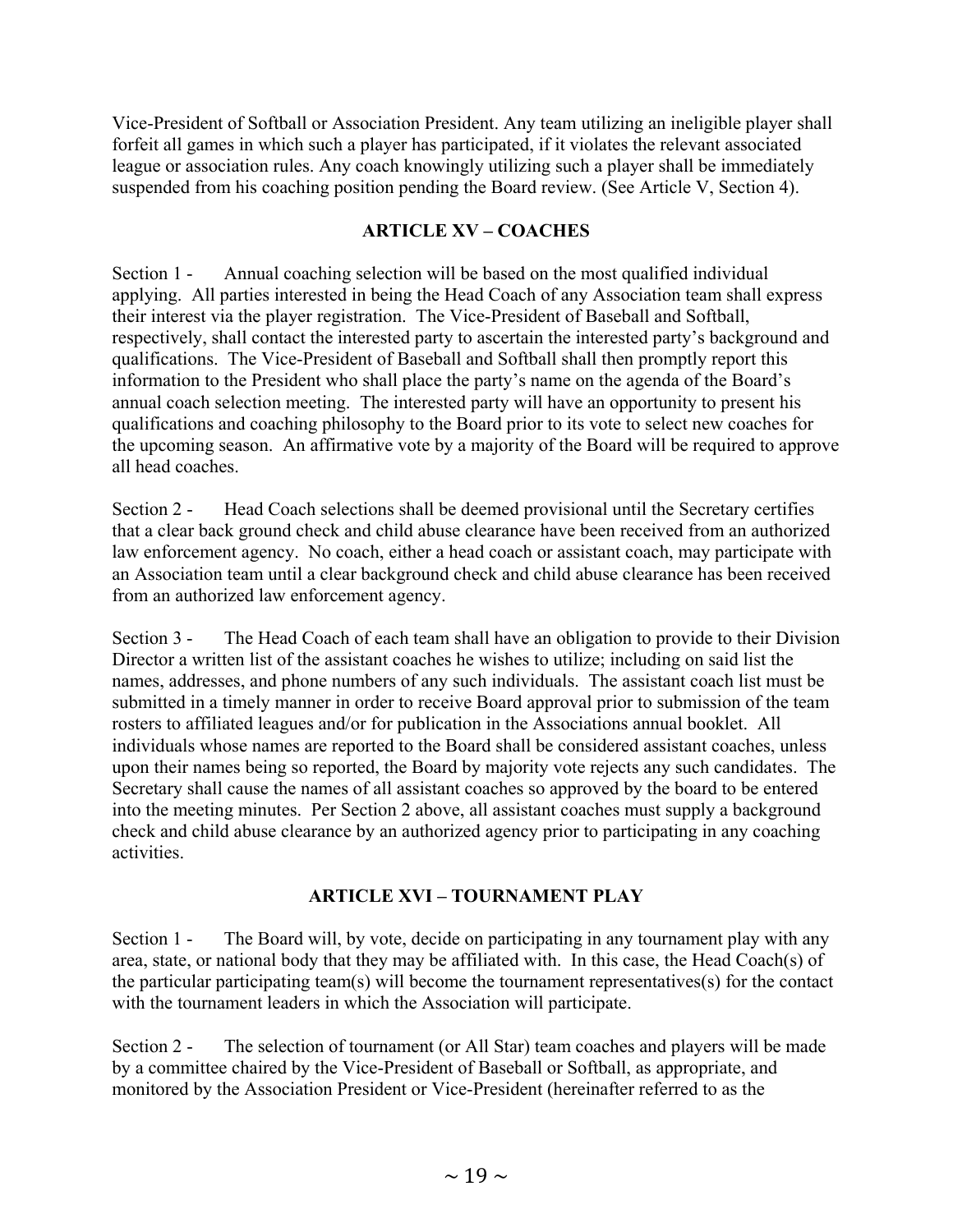"tournament selection committee"). The committee should be comprised of the regular season coaches with knowledge of their players eligible for selection, which should normally include all the Head Coaches from the divisions in which player(s) of the stated age of the particular tournament participated during the regular season. Each tournament team will thus have a different tournament selection committee.

Section 3 - The Head Coach(s) for the tournament team(s) will be selected by the appropriate tournament selection committee prior to selection of the players. The selection will be based on the coach's knowledge, experience and integrity. Once the Head Coach position is filled it will be the Head Coach's responsibility to choose the remainder of their coaching staff. Children of assistant coaches will not automatically be members of the tournament team unless the player has been selected by the tournament selection committee.

Section 4 - Player selections will be by the appropriate tournament selection committee, the selected Head Coach(s), and the Head Coaches (or in their absence an assistant coach) of the teams from the divisions from which the players are eligible for the particular tournament team. All players selected for the tournament team(s) shall first be chosen from within the PAA organization. First consideration to be given to players of the stated age of that particular tournament. If the quantity of reasonably skilled players is not sufficient quantity of PAA players are not available of the particular tournament's stated age and a year younger, then the committee may request players from other organizations in accordance with the rules for the particular tournament.

Section 5 - It will be the responsibility of the appropriate tournament selection committee chairman and their committee to uphold the best interest of PAA by following the intent of the above guidelines for all coach and player selections for any tournament that PAA should choose to attend.

Section 6 - Any deviation from the above noted guidelines will require Board Approval.

## **ARTICLE XVII – UMPIRES**

Section 1 - Umpires will be furnished by the Association and controlled/scheduled by the Umpire Director/Field Scheduler, and subject to the policies of the Association. This section is waived if it is in conflict with the governing rules of any league or association that this Association may join.

## **ARTICLE XVIII – EQUIPMENT & UNIFORMS**

Section 1 - Equipment and uniforms will be furnished by the Association subject to the approval of the Board of Directors.

Section 2 - **Uniforms & Equipment** – It shall be the duty of the Vice-President of Baseball and Vice –President of Softball to determine all uniform and equipment needs, this includes preparation of recommendations regarding acquisition (note-all purchases of equipment must be approved by both the President and Vice-President of the Association), repair or replacement of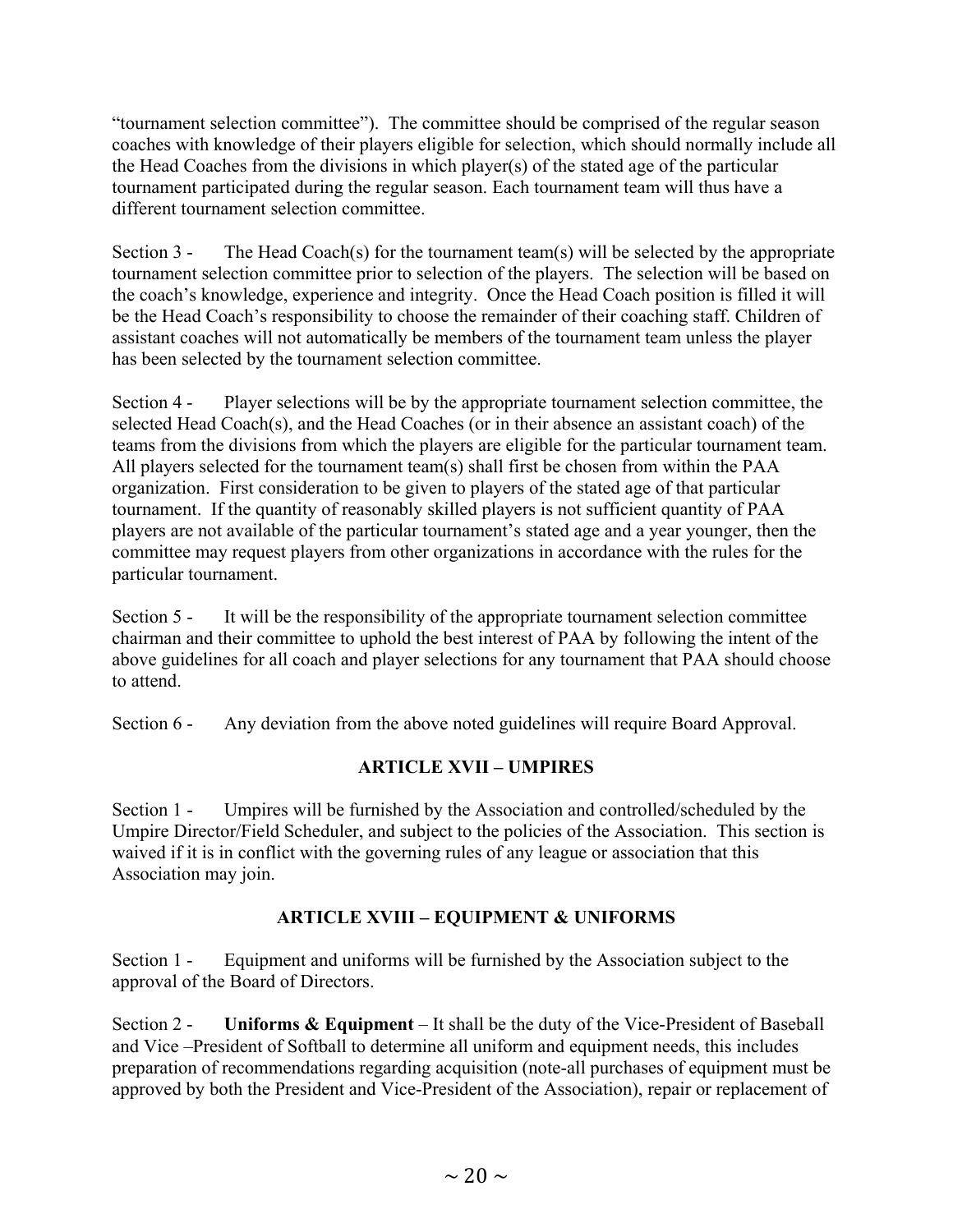baseball and softball equipment, to assist with the Association reacquiring possession and the verification of the return of all equipment within ten days of completion of each team's last game (regular season or tournament game) and prior to redistribution to another team (including tournament teams). [Note – The only equipment return exception will be if the Head Coach of the tournament team was the previous Head Coach and utilizes their existing equipment without supplementing it with any other Association equipment. If this exception is applied the ten-day return requirement applies after the last tournament game.]

### **ARTICLE XIX – DISBURSEMENT OF ASSOCIATIONS FUNDS**

Section 1 - The President, Vice-President, or designee for particular types of expenditures must approve all day to day expenditures of the Association's funds.

Section 2 - All non-day to day expenditures of the Association's funds must be approved by the Board at a duly constituted meeting.

Section 3 - All extraordinary expenditures (capital and other lager expenditures that can not be funded from all Association's annual operation revenue and thus be paid over multiple years) must be approved by a majority vote of the general membership at a duly constituted meeting.

### **ARTICLE XX – LEGAL**

Section 1 - Insurance policies shall be taken out to cover all players, and coaches for proper coverage. Liability insurance will also be carried.

Section 2 - All matters which would legally bind the Association or have legal implications shall be approved by the Board before the Association commits itself and becomes liable. Any decision by the Association to obtain legal council shall be made by a majority vote of the Board.

#### **ARTICLE XXI – AMENDMENTS**

Section 1 - Procedure for Submission. No amendments(s) to these Bylaws shall be made unless a motion therefore in writing, signed by at least three (3) members of the Association be presented at a regular meeting. It shall then by read by the Chairman of the Bylaws Committee, or in his absence by the Association President, entered into the minutes by the Secretary without debate until the next stated meeting.

Section 2 - A proper motion is then required and approval rendered by two-thirds of the membership present.

Section 3 - A motion to amend the Bylaws must include any transition required to implement the amendment(s).